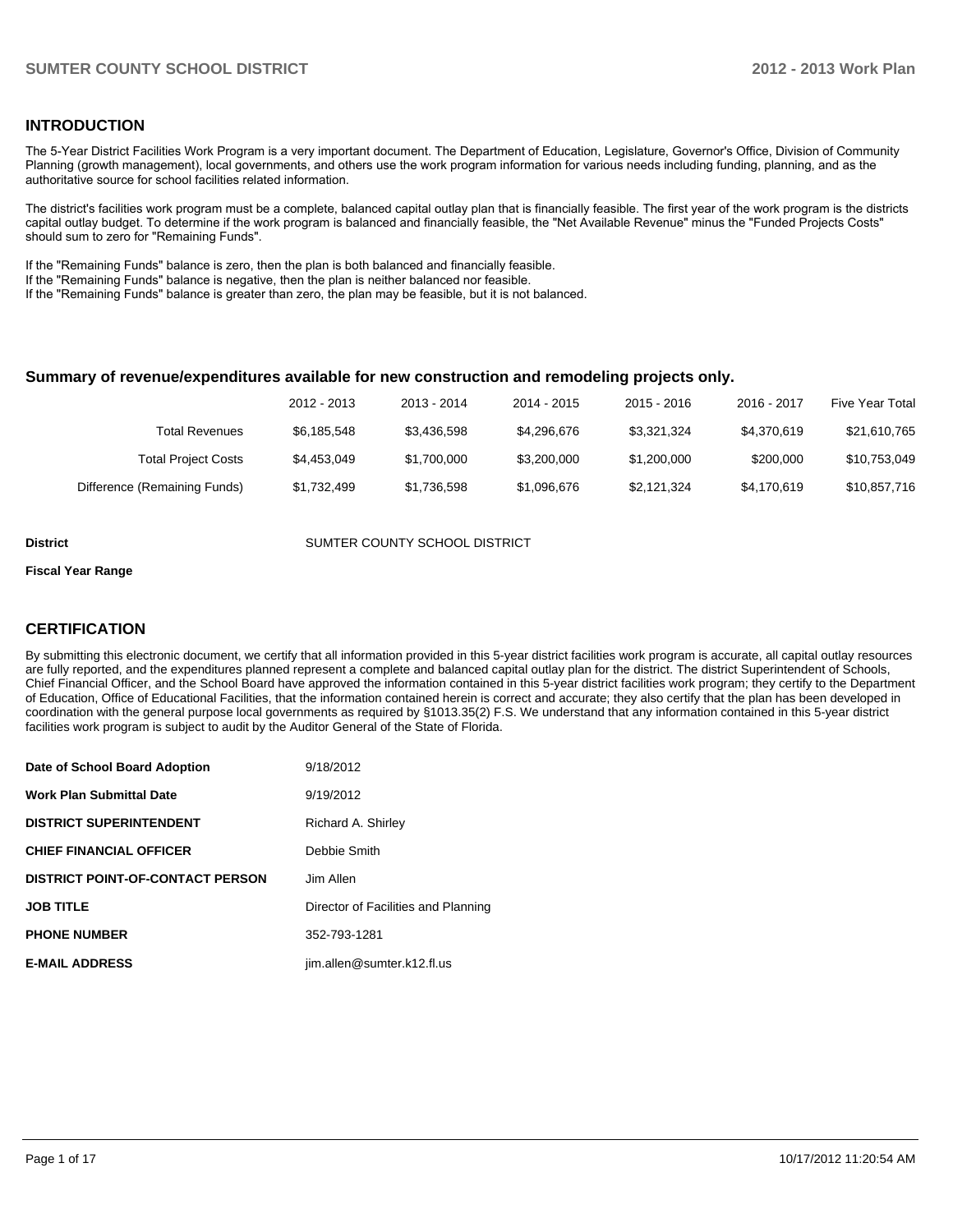## **Expenditures**

## **Expenditure for Maintenance, Repair and Renovation from 1.50-Mills and PECO**

Annually, prior to the adoption of the district school budget, each school board must prepare a tentative district facilities work program that includes a schedule of major repair and renovation projects necessary to maintain the educational and ancillary facilities of the district.

| Item                      |                                                                                                                                                                                                                                                                                                                                                                                         | 2012 - 2013<br><b>Actual Budget</b> | $2013 - 2014$<br>Projected | 2014 - 2015<br>Projected | $2015 - 2016$<br>Projected | 2016 - 2017<br>Projected | Total       |  |  |  |  |
|---------------------------|-----------------------------------------------------------------------------------------------------------------------------------------------------------------------------------------------------------------------------------------------------------------------------------------------------------------------------------------------------------------------------------------|-------------------------------------|----------------------------|--------------------------|----------------------------|--------------------------|-------------|--|--|--|--|
| <b>HVAC</b>               |                                                                                                                                                                                                                                                                                                                                                                                         | \$235,000                           | \$200,000                  | \$200,000                | \$200,000                  | \$200,000                | \$1,035,000 |  |  |  |  |
| Locations:                | ADMINISTRATIVE COMPLEX, BUSHNELL ELEMENTARY, DISTRICT MAINTENANCE COMPLEX, LAKE PANASOFFKEE ELEMENTARY,<br>NORTH TRANSPORTATION AREA, SOUTH SUMTER MIDDLE, SOUTH SUMTER SENIOR HIGH, SOUTH TRANSPORTATION<br>DEPARTMENT, SUMTER ADULT EDUCATION CENTER, SUMTER PROFESSIONAL CENTER, WEBSTER ELEMENTARY, WEST STREET,<br>WILDWOOD ELEMENTARY, WILDWOOD MIDDLE/HIGH                       |                                     |                            |                          |                            |                          |             |  |  |  |  |
| Flooring                  |                                                                                                                                                                                                                                                                                                                                                                                         | \$144,217                           | \$100,000                  | \$100,000                | \$100,000                  | \$100,000                | \$544,217   |  |  |  |  |
| Locations:                | ADMINISTRATIVE COMPLEX, BUSHNELL ELEMENTARY, DISTRICT MAINTENANCE COMPLEX, LAKE PANASOFFKEE ELEMENTARY,<br>NORTH SUMTER PRIMARY, NORTH TRANSPORTATION AREA, SOUTH SUMTER MIDDLE, SOUTH SUMTER SENIOR HIGH, SOUTH<br>TRANSPORTATION DEPARTMENT, SUMTER ADULT EDUCATION CENTER, SUMTER PROFESSIONAL CENTER, WEBSTER<br>ELEMENTARY, WEST STREET, WILDWOOD ELEMENTARY, WILDWOOD MIDDLE/HIGH |                                     |                            |                          |                            |                          |             |  |  |  |  |
| Roofing                   |                                                                                                                                                                                                                                                                                                                                                                                         | \$206,480                           | \$250,000                  | \$250,000                | \$250,000                  | \$250,000                | \$1,206,480 |  |  |  |  |
| Locations:                | ADMINISTRATIVE COMPLEX, BUSHNELL ELEMENTARY, DISTRICT MAINTENANCE COMPLEX, LAKE PANASOFFKEE ELEMENTARY,<br>NORTH SUMTER PRIMARY, NORTH TRANSPORTATION AREA, SOUTH SUMTER MIDDLE, SOUTH SUMTER SENIOR HIGH, SOUTH<br>TRANSPORTATION DEPARTMENT, SUMTER ADULT EDUCATION CENTER, SUMTER PROFESSIONAL CENTER, WEBSTER<br>ELEMENTARY, WEST STREET, WILDWOOD ELEMENTARY, WILDWOOD MIDDLE/HIGH |                                     |                            |                          |                            |                          |             |  |  |  |  |
| Safety to Life            |                                                                                                                                                                                                                                                                                                                                                                                         | \$22,000                            | \$15,000                   | \$15,000                 | \$15,000                   | \$15,000                 | \$82,000    |  |  |  |  |
| Locations:                | ADMINISTRATIVE COMPLEX, BUSHNELL ELEMENTARY, DISTRICT MAINTENANCE COMPLEX, LAKE PANASOFFKEE ELEMENTARY,<br>NORTH SUMTER PRIMARY, NORTH TRANSPORTATION AREA, SOUTH SUMTER MIDDLE, SOUTH SUMTER SENIOR HIGH, SOUTH<br>TRANSPORTATION DEPARTMENT, SUMTER ADULT EDUCATION CENTER, SUMTER PROFESSIONAL CENTER, WEBSTER<br>ELEMENTARY, WEST STREET, WILDWOOD ELEMENTARY, WILDWOOD MIDDLE/HIGH |                                     |                            |                          |                            |                          |             |  |  |  |  |
| Fencing                   |                                                                                                                                                                                                                                                                                                                                                                                         | \$15,000                            | \$15,000                   | \$15,000                 | \$15,000                   | \$15,000                 | \$75,000    |  |  |  |  |
| Locations:                | ADMINISTRATIVE COMPLEX, BUSHNELL ELEMENTARY, DISTRICT MAINTENANCE COMPLEX, LAKE PANASOFFKEE ELEMENTARY,<br>NORTH SUMTER PRIMARY, NORTH TRANSPORTATION AREA, SOUTH SUMTER MIDDLE, SOUTH SUMTER SENIOR HIGH, SOUTH<br>TRANSPORTATION DEPARTMENT, SUMTER ADULT EDUCATION CENTER, SUMTER PROFESSIONAL CENTER, WEBSTER<br>ELEMENTARY, WEST STREET, WILDWOOD ELEMENTARY, WILDWOOD MIDDLE/HIGH |                                     |                            |                          |                            |                          |             |  |  |  |  |
| Parking                   |                                                                                                                                                                                                                                                                                                                                                                                         | \$0                                 | \$0                        | \$0                      | \$0                        | \$0                      | \$0         |  |  |  |  |
|                           | Locations: No Locations for this expenditure.                                                                                                                                                                                                                                                                                                                                           |                                     |                            |                          |                            |                          |             |  |  |  |  |
| Electrical                |                                                                                                                                                                                                                                                                                                                                                                                         | \$109,216                           | \$100,000                  | \$50,000                 | \$50,000                   | \$50,000                 | \$359,216   |  |  |  |  |
| Locations:                | ADMINISTRATIVE COMPLEX, BUSHNELL ELEMENTARY, DISTRICT MAINTENANCE COMPLEX, LAKE PANASOFFKEE ELEMENTARY,<br>NORTH SUMTER PRIMARY, NORTH TRANSPORTATION AREA, SOUTH SUMTER MIDDLE, SOUTH SUMTER SENIOR HIGH, SOUTH<br>TRANSPORTATION DEPARTMENT, SUMTER ADULT EDUCATION CENTER, SUMTER PROFESSIONAL CENTER, WEBSTER<br>ELEMENTARY, WEST STREET, WILDWOOD ELEMENTARY, WILDWOOD MIDDLE/HIGH |                                     |                            |                          |                            |                          |             |  |  |  |  |
| Fire Alarm                |                                                                                                                                                                                                                                                                                                                                                                                         | \$89,000                            | \$10,000                   | \$10,000                 | \$10,000                   | \$10,000                 | \$129,000   |  |  |  |  |
| Locations:                | ADMINISTRATIVE COMPLEX, BUSHNELL ELEMENTARY, DISTRICT MAINTENANCE COMPLEX, LAKE PANASOFFKEE ELEMENTARY,<br>NORTH SUMTER PRIMARY, NORTH TRANSPORTATION AREA, SOUTH SUMTER MIDDLE, SOUTH SUMTER SENIOR HIGH, SOUTH<br>TRANSPORTATION DEPARTMENT, SUMTER ADULT EDUCATION CENTER, SUMTER PROFESSIONAL CENTER, WEBSTER<br>ELEMENTARY, WEST STREET, WILDWOOD ELEMENTARY, WILDWOOD MIDDLE/HIGH |                                     |                            |                          |                            |                          |             |  |  |  |  |
| Telephone/Intercom System |                                                                                                                                                                                                                                                                                                                                                                                         | \$70,000                            | \$250,000                  | \$30,000                 | \$30,000                   | \$30,000                 | \$410,000   |  |  |  |  |
| Locations:                | ADMINISTRATIVE COMPLEX, BUSHNELL ELEMENTARY, DISTRICT MAINTENANCE COMPLEX, LAKE PANASOFFKEE ELEMENTARY,<br>NORTH SUMTER PRIMARY, NORTH TRANSPORTATION AREA, SOUTH SUMTER MIDDLE, SOUTH SUMTER SENIOR HIGH, SOUTH<br>TRANSPORTATION DEPARTMENT, SUMTER ADULT EDUCATION CENTER, SUMTER PROFESSIONAL CENTER, WEBSTER<br>ELEMENTARY, WEST STREET, WILDWOOD ELEMENTARY, WILDWOOD MIDDLE/HIGH |                                     |                            |                          |                            |                          |             |  |  |  |  |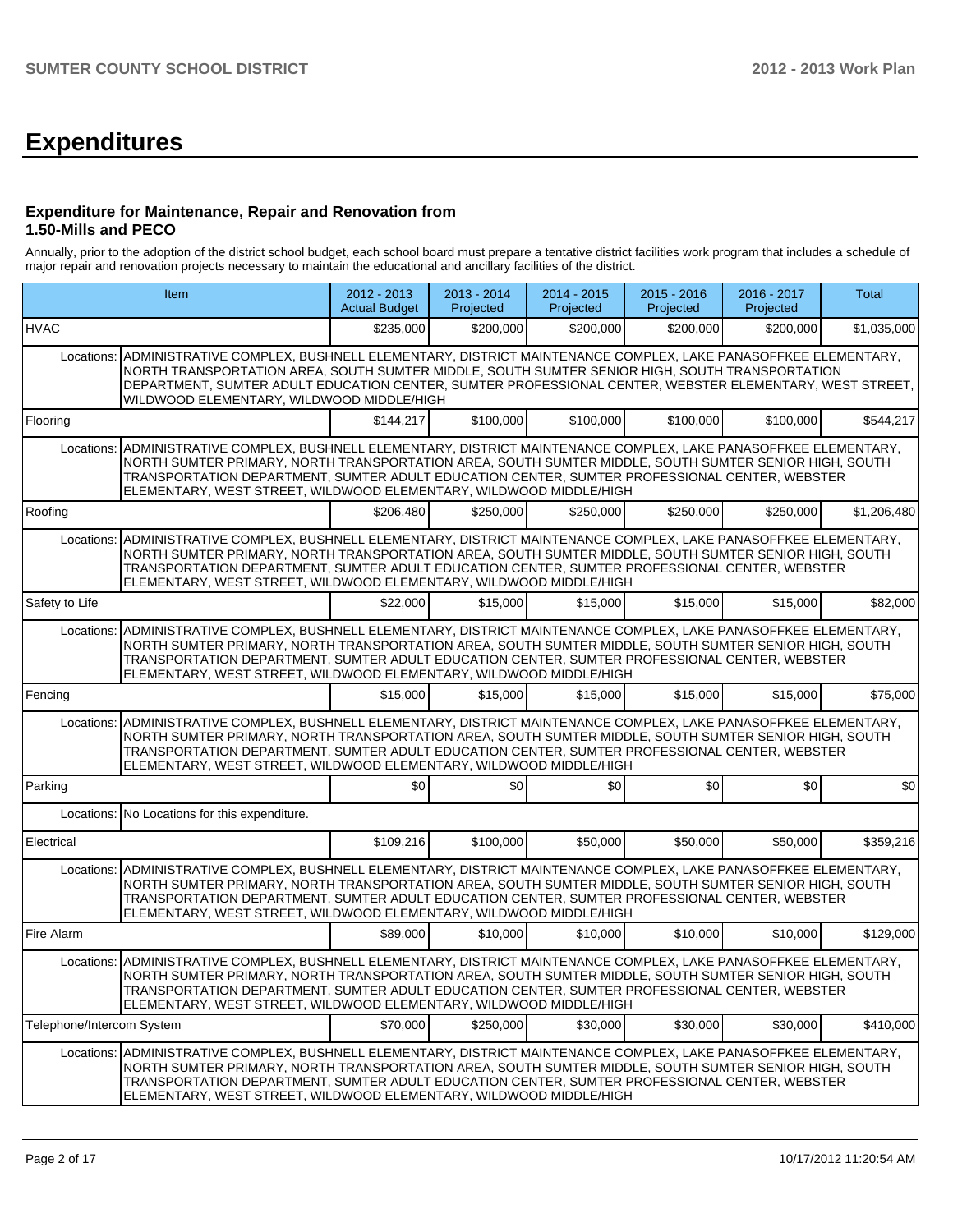| <b>IClosed Circuit Television</b>                                                                                                                                                                                                                                                                                                                                                                    |                                                                                                        | \$0       | \$0 <sub>1</sub> | \$0       | \$0       | \$0       | \$0         |  |  |  |  |
|------------------------------------------------------------------------------------------------------------------------------------------------------------------------------------------------------------------------------------------------------------------------------------------------------------------------------------------------------------------------------------------------------|--------------------------------------------------------------------------------------------------------|-----------|------------------|-----------|-----------|-----------|-------------|--|--|--|--|
|                                                                                                                                                                                                                                                                                                                                                                                                      | Locations: No Locations for this expenditure.                                                          |           |                  |           |           |           |             |  |  |  |  |
| l Paint                                                                                                                                                                                                                                                                                                                                                                                              |                                                                                                        | \$20,000  | \$20,000         | \$20,000  | \$20,000  | \$20,000  | \$100,000   |  |  |  |  |
| Locations:  ADMINISTRATIVE COMPLEX, BUSHNELL ELEMENTARY, DISTRICT MAINTENANCE COMPLEX, LAKE PANASOFFKEE ELEMENTARY,<br>NORTH SUMTER PRIMARY, NORTH TRANSPORTATION AREA, SOUTH SUMTER MIDDLE, SOUTH SUMTER SENIOR HIGH, SOUTH<br>TRANSPORTATION DEPARTMENT. SUMTER ADULT EDUCATION CENTER. SUMTER PROFESSIONAL CENTER. WEBSTER<br>ELEMENTARY, WEST STREET, WILDWOOD ELEMENTARY, WILDWOOD MIDDLE/HIGH  |                                                                                                        |           |                  |           |           |           |             |  |  |  |  |
| Maintenance/Repair                                                                                                                                                                                                                                                                                                                                                                                   |                                                                                                        | \$806,241 | \$600,000        | \$600,000 | \$600,000 | \$600,000 | \$3,206,241 |  |  |  |  |
| Locations:   ADMINISTRATIVE COMPLEX, BUSHNELL ELEMENTARY, DISTRICT MAINTENANCE COMPLEX, LAKE PANASOFFKEE ELEMENTARY,<br>NORTH SUMTER PRIMARY, NORTH TRANSPORTATION AREA, SOUTH SUMTER MIDDLE, SOUTH SUMTER SENIOR HIGH, SOUTH<br>TRANSPORTATION DEPARTMENT, SUMTER ADULT EDUCATION CENTER, SUMTER PROFESSIONAL CENTER, WEBSTER<br>ELEMENTARY, WEST STREET, WILDWOOD ELEMENTARY, WILDWOOD MIDDLE/HIGH |                                                                                                        |           |                  |           |           |           |             |  |  |  |  |
|                                                                                                                                                                                                                                                                                                                                                                                                      | \$1,560,000<br>Sub Total: I<br>\$1,717,154<br>\$7,147,154<br>\$1,290,000<br>\$1,290,000<br>\$1,290,000 |           |                  |           |           |           |             |  |  |  |  |

| IPECO Maintenance Expenditures | \$0         | ሶስ<br>JU.   | \$206,809   | \$242.425   | \$267,687   | \$716,921   |
|--------------------------------|-------------|-------------|-------------|-------------|-------------|-------------|
| 1.50 Mill Sub Total: I         | \$1,928,654 | \$1.745.000 | \$1,358,191 | \$1,232,575 | \$1,207,313 | \$7,471,733 |

| Other Items                                                                                                                                                                                                                                                                                                                                                                                       | $2012 - 2013$<br><b>Actual Budget</b> | $2013 - 2014$<br>Projected | $2014 - 2015$<br>Projected | $2015 - 2016$<br>Projected | $2016 - 2017$<br>Projected | Total       |  |  |
|---------------------------------------------------------------------------------------------------------------------------------------------------------------------------------------------------------------------------------------------------------------------------------------------------------------------------------------------------------------------------------------------------|---------------------------------------|----------------------------|----------------------------|----------------------------|----------------------------|-------------|--|--|
| Covered Walkways (936)                                                                                                                                                                                                                                                                                                                                                                            | \$40,000                              | \$30,000                   | \$30,000                   | \$30,000                   | \$30,000                   | \$160,000   |  |  |
| Locations ADMINISTRATIVE COMPLEX, BUSHNELL ELEMENTARY, DISTRICT MAINTENANCE COMPLEX, LAKE PANASOFFKEE<br>ELEMENTARY, NORTH SUMTER PRIMARY, NORTH TRANSPORTATION AREA, SOUTH SUMTER MIDDLE, SOUTH SUMTER SENIOR<br>HIGH, SOUTH TRANSPORTATION DEPARTMENT, SUMTER ADULT EDUCATION CENTER, SUMTER PROFESSIONAL CENTER,<br>WEBSTER ELEMENTARY, WEST STREET, WILDWOOD ELEMENTARY, WILDWOOD MIDDLE/HIGH |                                       |                            |                            |                            |                            |             |  |  |
| Gym Floors (943)                                                                                                                                                                                                                                                                                                                                                                                  | \$10,000                              | \$10,000                   | \$100,000                  | \$10,000                   | \$10,000                   | \$140,000   |  |  |
| Locations SOUTH SUMTER MIDDLE, SOUTH SUMTER SENIOR HIGH, SUMTER PROFESSIONAL CENTER, WILDWOOD MIDDLE/HIGH                                                                                                                                                                                                                                                                                         |                                       |                            |                            |                            |                            |             |  |  |
| ADA Corrections (968)                                                                                                                                                                                                                                                                                                                                                                             | \$15,000                              | \$15,000                   | \$15,000                   | \$15,000                   | \$15,000                   | \$75,000    |  |  |
| Locations ADMINISTRATIVE COMPLEX, BUSHNELL ELEMENTARY, DISTRICT MAINTENANCE COMPLEX, LAKE PANASOFFKEE<br>ELEMENTARY, NORTH SUMTER PRIMARY, NORTH TRANSPORTATION AREA, SOUTH SUMTER MIDDLE, SOUTH SUMTER SENIOR<br>HIGH, SOUTH TRANSPORTATION DEPARTMENT, SUMTER ADULT EDUCATION CENTER, SUMTER PROFESSIONAL CENTER,<br>WEBSTER ELEMENTARY, WEST STREET, WILDWOOD ELEMENTARY, WILDWOOD MIDDLE/HIGH |                                       |                            |                            |                            |                            |             |  |  |
| School Based Maintenance (603)                                                                                                                                                                                                                                                                                                                                                                    | \$106,500                             | \$100,000                  | \$100,000                  | \$100,000                  | \$100.000                  | \$506,500   |  |  |
| Locations ADMINISTRATIVE COMPLEX, BUSHNELL ELEMENTARY, DISTRICT MAINTENANCE COMPLEX, LAKE PANASOFFKEE<br>ELEMENTARY, NORTH SUMTER PRIMARY, NORTH TRANSPORTATION AREA, SOUTH SUMTER MIDDLE, SOUTH SUMTER SENIOR<br>HIGH, SOUTH TRANSPORTATION DEPARTMENT, SUMTER ADULT EDUCATION CENTER, SUMTER PROFESSIONAL CENTER,<br>WEBSTER ELEMENTARY, WEST STREET, WILDWOOD ELEMENTARY, WILDWOOD MIDDLE/HIGH |                                       |                            |                            |                            |                            |             |  |  |
| Security Systems (8175)                                                                                                                                                                                                                                                                                                                                                                           | \$40,000                              | \$30,000                   | \$30,000                   | \$30,000                   | \$30,000                   | \$160,000   |  |  |
| Locations ADMINISTRATIVE COMPLEX, BUSHNELL ELEMENTARY, DISTRICT MAINTENANCE COMPLEX, LAKE PANASOFFKEE<br>ELEMENTARY, NORTH SUMTER PRIMARY, NORTH TRANSPORTATION AREA, SOUTH SUMTER MIDDLE, SOUTH SUMTER SENIOR<br>HIGH, SOUTH TRANSPORTATION DEPARTMENT, SUMTER ADULT EDUCATION CENTER, SUMTER PROFESSIONAL CENTER,<br>WEBSTER ELEMENTARY, WEST STREET, WILDWOOD ELEMENTARY, WILDWOOD MIDDLE/HIGH |                                       |                            |                            |                            |                            |             |  |  |
| Total:                                                                                                                                                                                                                                                                                                                                                                                            | \$1,928,654                           | \$1,745,000                | \$1,565,000                | \$1,475,000                | \$1,475,000                | \$8,188,654 |  |  |

## **Local 1.50 Mill Expenditure For Maintenance, Repair and Renovation**

Anticipated expenditures expected from local funding sources over the years covered by the current work plan.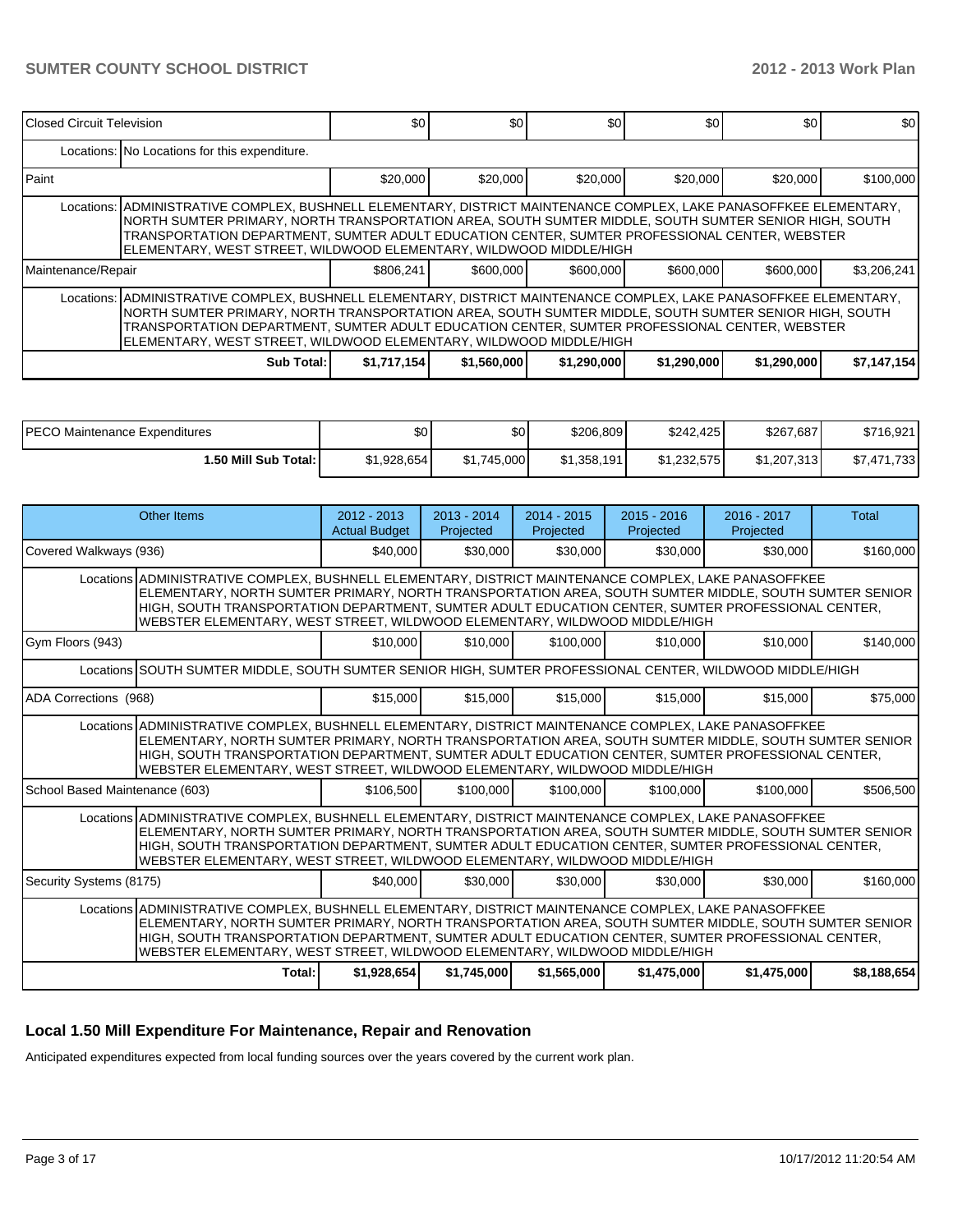## **SUMTER COUNTY SCHOOL DISTRICT 2012 - 2013 Work Plan**

| Item                                                         | 2012 - 2013<br><b>Actual Budget</b> | 2013 - 2014<br>Projected | 2014 - 2015<br>Projected | 2015 - 2016<br>Projected | 2016 - 2017<br>Projected | <b>Total</b> |
|--------------------------------------------------------------|-------------------------------------|--------------------------|--------------------------|--------------------------|--------------------------|--------------|
| Remaining Maint and Repair from 1.5 Mills                    | \$1,928,654                         | \$1,745,000              | \$1,358,191              | \$1,232,575              | \$1,207,313              | \$7,471,733  |
| Maintenance/Repair Salaries                                  | \$1,038,917                         | \$1,064,889              | \$1,092,176              | \$1,119,480              | \$1,147,467              | \$5,462,929  |
| <b>School Bus Purchases</b>                                  | \$315,000                           | \$300,000                | \$300,000                | \$700,000                | \$600,000                | \$2,215,000  |
| <b>Other Vehicle Purchases</b>                               | \$46,255                            | \$60,000                 | \$60,000                 | \$60,000                 | \$60,000                 | \$286,255    |
| Capital Outlay Equipment                                     | \$155,700                           | \$155,700                | \$155,700                | \$155,700                | \$155,700                | \$778,500    |
| Rent/Lease Payments                                          | \$0                                 | \$0                      | \$0                      | \$0                      | \$0                      | \$0          |
| <b>COP Debt Service</b>                                      | \$2,337,489                         | \$2,337,489              | \$2,337,489              | \$2,337,489              | \$2,337,489              | \$11,687,445 |
| Rent/Lease Relocatables                                      | \$80,200                            | \$25,000                 | \$25,000                 | \$25,000                 | \$25,000                 | \$180,200    |
| <b>Environmental Problems</b>                                | \$0                                 | \$0                      | \$0                      | \$0                      | \$0                      | \$0          |
| s.1011.14 Debt Service                                       | \$0                                 | \$0                      | \$0                      | \$0                      | \$0                      | \$0          |
| <b>Special Facilities Construction Account</b>               | \$0                                 | \$0                      | \$0                      | \$0                      | \$0                      | \$0          |
| Premiums for Property Casualty Insurance - 1011.71<br>(4a,b) | \$320,000                           | \$330,000                | \$340,000                | \$350,000                | \$360,000                | \$1,700,000  |
| Qualified School Construction Bonds (QSCB)                   | \$0                                 | \$0                      | \$0                      | \$0                      | \$0                      | \$0          |
| Qualified Zone Academy Bonds (QZAB)                          | \$0                                 | \$0                      | \$0                      | \$0                      | \$0                      | \$0          |
| School Based Equipment (1120)                                | \$79,430                            | \$79,430                 | \$79,430                 | \$79,430                 | \$79,430                 | \$397,150    |
| <b>Track Resurfacing</b>                                     | \$240,000                           | \$100,000                | \$0                      | \$0                      | \$0                      | \$340,000    |
| Master Planning (8124)                                       | \$10,000                            | \$10,000                 | \$10,000                 | \$10,000                 | \$10,000                 | \$50,000     |
| Technology Initiative (978)                                  | \$402,200                           | \$402,200                | \$450,000                | \$450,000                | \$450,000                | \$2,154,400  |
| Playground Equipment (932)                                   | \$50,000                            | \$100,000                | \$100,000                | \$50,000                 | \$50,000                 | \$350,000    |
| Land (8155)                                                  | \$50,000                            | \$50,000                 | \$50,000                 | \$50,000                 | \$50,000                 | \$250,000    |
| Enterprise Software (908)                                    | \$422,945                           | \$422,945                | \$200,000                | \$200,000                | \$200,000                | \$1,445,890  |
| School Furniture (971)                                       | \$88,000                            | \$88,000                 | \$88,000                 | \$88,000                 | \$88,000                 | \$440,000    |
| District Wide Renovations (8987)                             | \$125,000                           | \$125,000                | \$225,000                | \$225,000                | \$225,000                | \$925,000    |
| Copier Leases (968)                                          | \$219,000                           | \$219,000                | \$219,000                | \$219,000                | \$219,000                | \$1,095,000  |
| Maintenance Budget Inventory (905)                           | \$50,000                            | \$50,000                 | \$50,000                 | \$50,000                 | \$50,000                 | \$250,000    |
| District Wide Labors (904)                                   | \$66,550                            | \$66,550                 | \$66,550                 | \$66,550                 | \$66,550                 | \$332,750    |
| Charter Schools Capital Outlay (2001)                        | \$898,850                           | \$898,850                | \$898,850                | \$898,850                | \$898,850                | \$4,494,250  |
| Charter School lease (308)                                   | \$1,920,677                         | \$1,995,677              | \$2,070,677              | \$2,203,677              | \$2,318,677              | \$10,509,385 |
| Technology Equipment (970)                                   | \$109,268                           | \$109,268                | \$109,268                | \$109,268                | \$109,268                | \$546,340    |
| Paving                                                       | \$116,446                           | \$0                      | 0                        | \$0                      | \$0                      | \$116,446    |
| District wide sewer connections                              | \$68,000                            | \$0                      | \$0                      | \$30,000                 | \$0                      | \$98,000     |
| <b>Local Expenditure Totals:</b>                             | \$11,138,581                        | \$10,734,998             | \$10,285,331             | \$10,710,019             | \$10,707,744             | \$53,576,673 |

## **Revenue**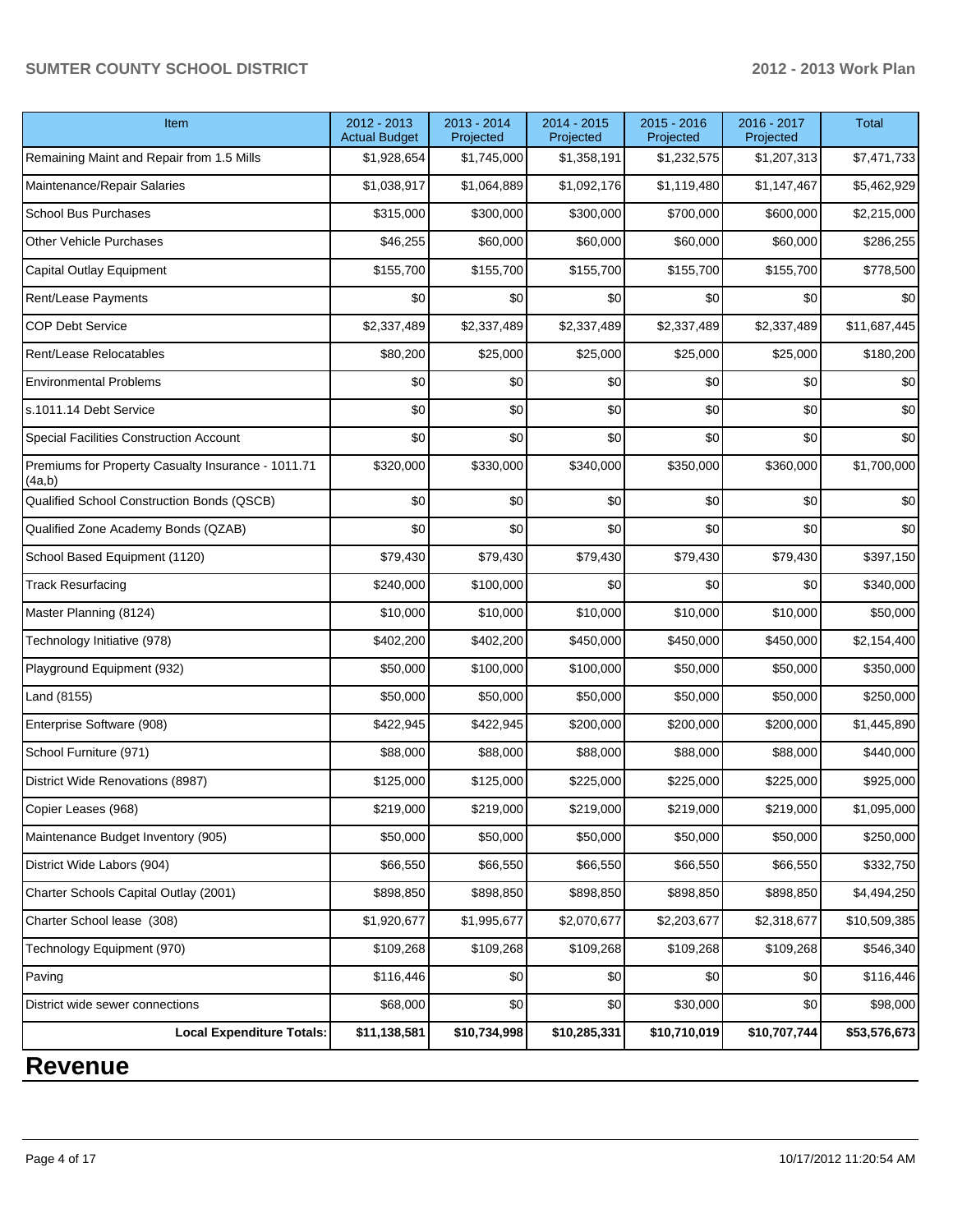## **1.50 Mill Revenue Source**

Schedule of Estimated Capital Outlay Revenue from each currently approved source which is estimated to be available for expenditures on the projects included in the tentative district facilities work program. All amounts are NET after considering carryover balances, interest earned, new COP's, 1011.14 and 1011.15 loans, etc. Districts cannot use 1.5-Mill funds for salaries except for those explicitly associated with maintenance/repair projects. (1011.71 (5), F.S.)

| <b>Item</b>                                                                      | Fund | $2012 - 2013$<br><b>Actual Value</b> | $2013 - 2014$<br>Projected | $2014 - 2015$<br>Projected | $2015 - 2016$<br>Projected | $2016 - 2017$<br>Projected | Total            |
|----------------------------------------------------------------------------------|------|--------------------------------------|----------------------------|----------------------------|----------------------------|----------------------------|------------------|
| (1) Non-exempt property<br>assessed valuation                                    |      | \$7,741,599,989                      | \$7,949,886,446            | \$8,220,058,566            | \$8,289,969,889            | \$8,309,568,173            | \$40,511,083,063 |
| (2) The Millege projected for<br>discretionary capital outlay per<br>ls.1011.71  |      | 1.50                                 | 1.50                       | 1.501                      | 1.50                       | 1.50                       |                  |
| (3) Full value of the 1.50-Mill<br>discretionary capital outlay per<br>s.1011.71 |      | \$13,005,888                         | \$13,355,809               | \$13,809,698               | \$13,927,149               | \$13,960,075               | \$68,058,619     |
| $(4)$ Value of the portion of the 1.50<br>-Mill ACTUALLY levied                  | 370  | \$11,147,904                         | \$11,447,836               | \$11,836,884               | \$11,937,557               | \$11,965,778               | \$58,335,959     |
| $(5)$ Difference of lines $(3)$ and $(4)$                                        |      | \$1,857,984                          | \$1,907,973                | \$1,972,814                | \$1,989,592                | \$1,994,297                | \$9,722,660      |

## **PECO Revenue Source**

The figure in the row designated "PECO Maintenance" will be subtracted from funds available for new construction because PECO maintenance dollars cannot be used for new construction.

| Item                                 | Fund | $2012 - 2013$<br><b>Actual Budget</b> | $2013 - 2014$<br>Projected | 2014 - 2015<br>Projected | $2015 - 2016$<br>Projected | 2016 - 2017<br>Projected | Total     |
|--------------------------------------|------|---------------------------------------|----------------------------|--------------------------|----------------------------|--------------------------|-----------|
| <b>IPECO New Construction</b>        | 340  | \$0                                   | \$0 <sub>1</sub>           | \$17.264                 | \$5.849                    | \$0                      | \$23,113  |
| <b>PECO Maintenance Expenditures</b> |      | \$0                                   | \$0                        | \$206.809                | \$242.425                  | \$267,687                | \$716,921 |
|                                      |      | \$0 I                                 | \$0                        | \$224.073                | \$248.274                  | \$267.687                | \$740.034 |

## **CO & DS Revenue Source**

Revenue from Capital Outlay and Debt Service funds.

| <b>Item</b>                                        | Fund | $2012 - 2013$<br><b>Actual Budget</b> | $2013 - 2014$<br>Projected | $2014 - 2015$<br>Projected | $2015 - 2016$<br>Projected | $2016 - 2017$<br>Projected | Total     |
|----------------------------------------------------|------|---------------------------------------|----------------------------|----------------------------|----------------------------|----------------------------|-----------|
| ICO & DS Cash Flow-through<br><b>I</b> Distributed | 360  | \$89.504                              | \$89,504                   | \$89.504                   | \$89.504                   | \$89,504                   | \$447,520 |
| ICO & DS Interest on<br>Undistributed CO           | 360  | \$2,907                               | \$2,907                    | \$2,907                    | \$2.907                    | \$2.907                    | \$14,535  |
|                                                    |      | \$92,411                              | \$92,411                   | \$92,411                   | \$92,411                   | \$92,411                   | \$462,055 |

## **Fair Share Revenue Source**

Nothing reported for this section. All legally binding commitments for proportionate fair-share mitigation for impacts on public school facilities must be included in the 5-year district work program.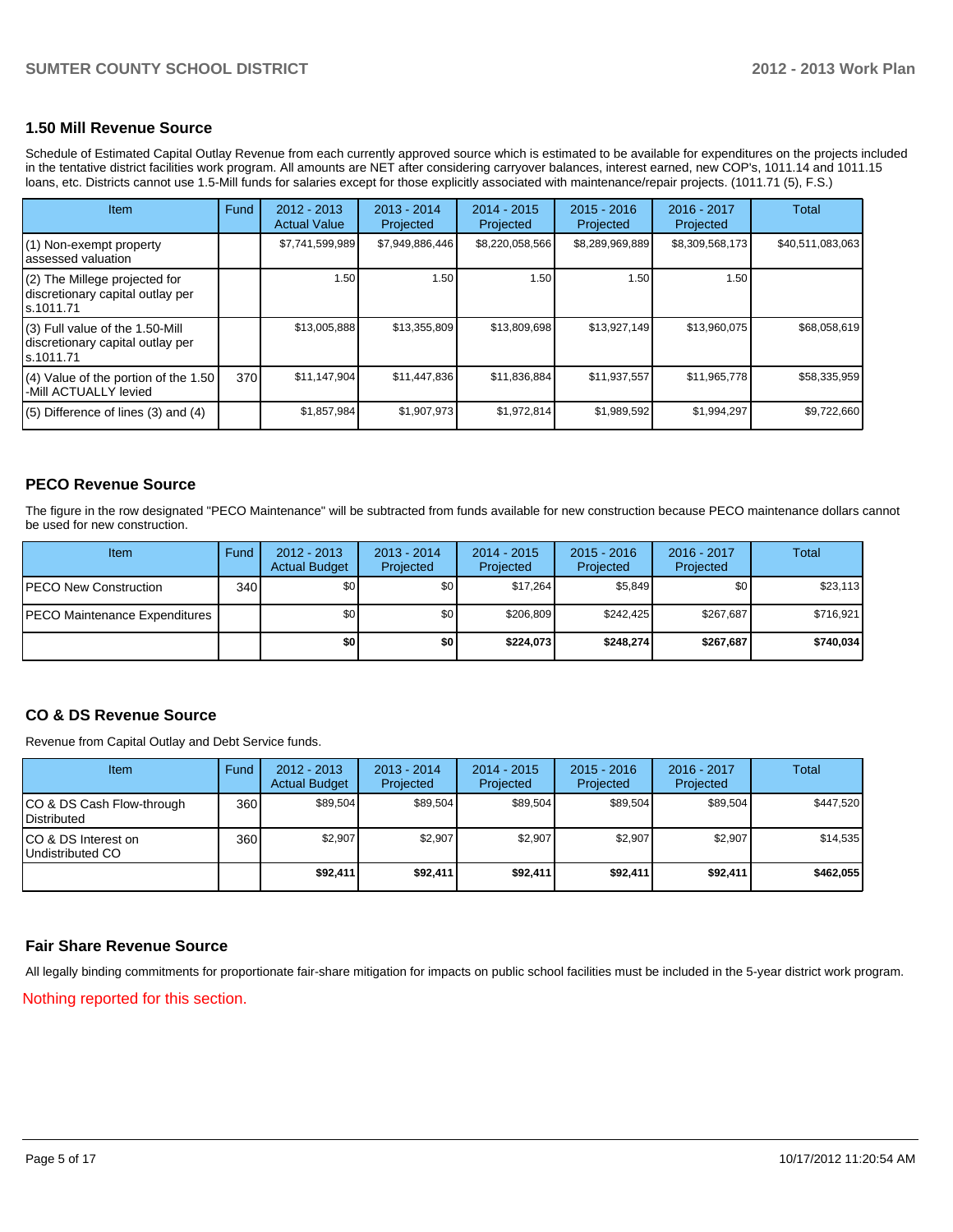## **Sales Surtax Referendum**

Specific information about any referendum for a 1-cent or ½-cent surtax referendum during the previous year.

**Did the school district hold a surtax referendum during the past fiscal year 2011 - 2012?**

No

## **Additional Revenue Source**

Any additional revenue sources

| Item                                                                                                                      | 2012 - 2013<br><b>Actual Value</b> | 2013 - 2014<br>Projected | 2014 - 2015<br>Projected | $2015 - 2016$<br>Projected | 2016 - 2017<br>Projected | <b>Total</b> |
|---------------------------------------------------------------------------------------------------------------------------|------------------------------------|--------------------------|--------------------------|----------------------------|--------------------------|--------------|
| Proceeds from a s.1011.14/15 F.S. Loans                                                                                   | \$0                                | \$0                      | \$0                      | \$0                        | \$0                      | \$0          |
| District Bonds - Voted local bond<br>referendum proceeds per s.9, Art VII<br><b>State Constitution</b>                    | \$0                                | \$0                      | \$0                      | \$0                        | \$0                      | \$0          |
| Proceeds from Special Act Bonds                                                                                           | \$0                                | \$0                      | \$0                      | \$0                        | \$0                      | \$0          |
| Estimated Revenue from CO & DS Bond<br>Sale                                                                               | \$0                                | \$0                      | \$0                      | \$0                        | \$0                      | \$0          |
| Proceeds from Voted Capital<br>Improvements millage                                                                       | \$0                                | \$0                      | \$0                      | \$0                        | \$0                      | \$0          |
| Other Revenue for Other Capital Projects                                                                                  | \$0                                | \$0                      | \$0                      | \$0                        | \$0                      | \$0          |
| Proceeds from 1/2 cent sales surtax<br>authorized by school board                                                         | \$0                                | \$0                      | \$0                      | \$0                        | \$0                      | \$0          |
| Proceeds from local governmental<br>infrastructure sales surtax                                                           | \$0                                | \$0                      | \$0                      | \$0                        | \$0                      | \$0          |
| Proceeds from Certificates of<br>Participation (COP's) Sale                                                               | \$0                                | \$0                      | \$0                      | \$0                        | \$0                      | \$0          |
| Classrooms First Bond proceeds amount<br>authorized in FY 1997-98                                                         | \$0                                | \$0                      | \$0                      | \$0                        | \$0                      | \$0          |
| <b>Classrooms for Kids</b>                                                                                                | \$0                                | \$0                      | \$0                      | \$0                        | \$0                      | \$0          |
| <b>District Equity Recognition</b>                                                                                        | \$0                                | \$0                      | \$0                      | \$0                        | \$0                      | \$0          |
| <b>Federal Grants</b>                                                                                                     | \$0                                | \$0                      | \$0                      | \$0                        | \$0                      | \$0          |
| Proportionate share mitigation (actual<br>cash revenue only, not in kind donations)                                       | \$0                                | \$0                      | \$0                      | \$0                        | \$0                      | \$0          |
| Impact fees received                                                                                                      | \$0                                | \$0                      | \$0                      | \$0                        | \$0                      | \$0          |
| Private donations                                                                                                         | \$0                                | \$0                      | \$0                      | \$0                        | \$0                      | \$0          |
| Grants from local governments or not-for-<br>profit organizations                                                         | \$0                                | \$0                      | \$0                      | \$0                        | \$0                      | \$0          |
| Interest, Including Profit On Investment                                                                                  | \$0                                | \$0                      | \$0                      | \$0                        | \$0                      | \$0          |
| Revenue from Bonds pledging proceeds<br>from 1 cent or 1/2 cent Sales Surtax                                              | \$0                                | \$0                      | \$0                      | \$0                        | \$0                      | \$0          |
| <b>Total Fund Balance Carried Forward</b>                                                                                 | \$5,184,964                        | \$1,732,499              | \$1,736,598              | \$1,096,676                | \$2,121,324              | \$11,872,061 |
| General Capital Outlay Obligated Fund<br><b>Balance Carried Forward From Total</b><br><b>Fund Balance Carried Forward</b> | \$0                                | \$0                      | \$0                      | \$0                        | \$0                      | \$0          |
| <b>Special Facilities Construction Account</b>                                                                            | \$0                                | \$0                      | \$0                      | \$0                        | \$0                      | \$0          |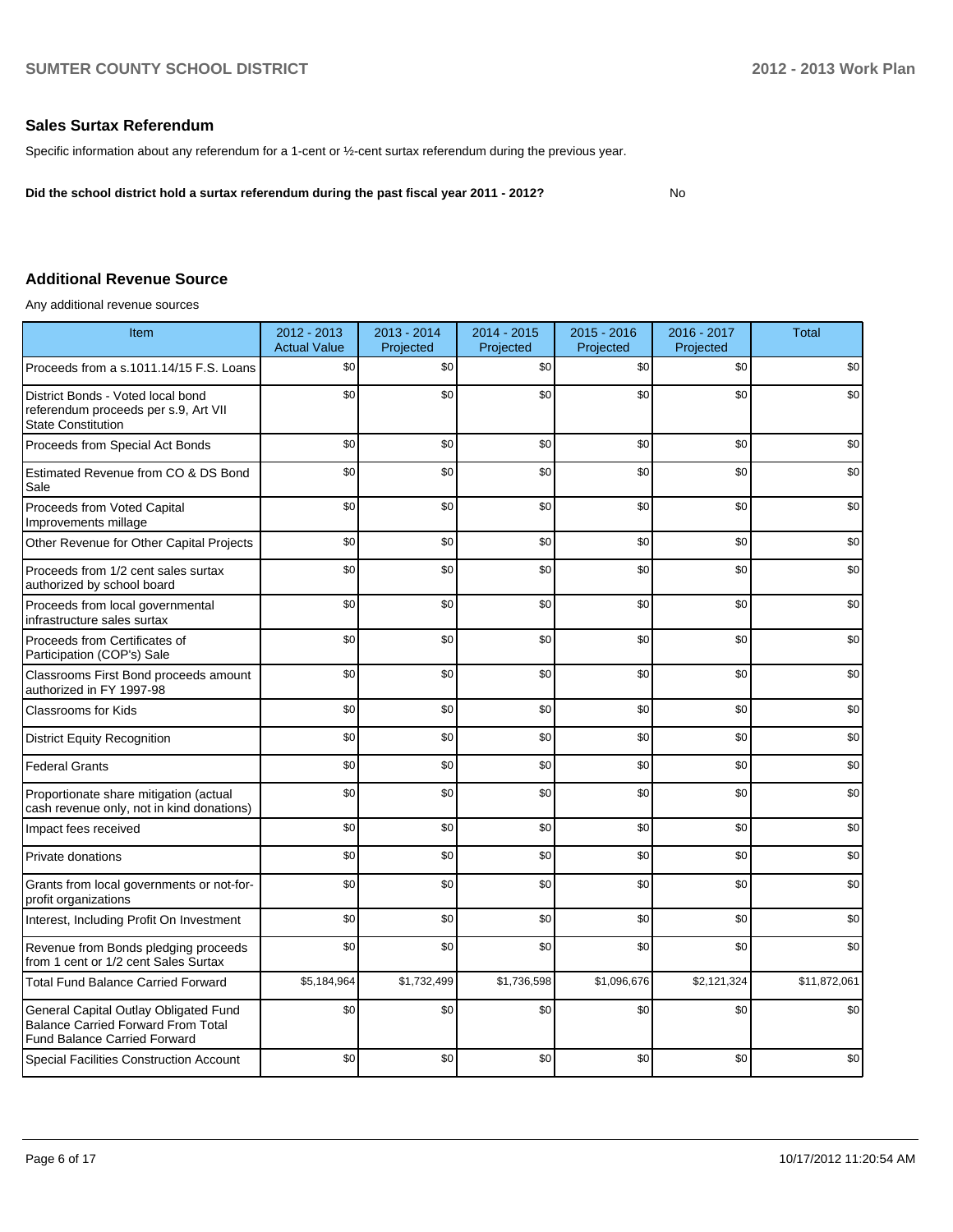| IOne Cent - 1/2 Cent Sales Surtax Debt<br>I Service From Total Fund Balance Carried I<br>l Forward   | \$0         | \$0         | \$0         | \$0 <sub>1</sub> | \$0          | \$0              |
|------------------------------------------------------------------------------------------------------|-------------|-------------|-------------|------------------|--------------|------------------|
| Capital Outlay Projects Funds Balance<br>ICarried Forward From Total Fund<br>Balance Carried Forward | \$0         | \$0         | \$0         | \$0 <sub>1</sub> | \$0          | \$0 <sub>1</sub> |
| ICharter Peco                                                                                        | \$898.850   | \$898,850   | \$898.850   | \$898.850        | \$898,850    | \$4,494,250      |
| <b>Subtotal</b>                                                                                      | \$6,083,814 | \$2,631,349 | \$2,635,448 | \$1,995,526      | \$3,020,174] | \$16,366,311     |

## **Total Revenue Summary**

| <b>Item Name</b>                                            | 2012 - 2013<br><b>Budget</b> | $2013 - 2014$<br>Projected | $2014 - 2015$<br>Projected | $2015 - 2016$<br>Projected | 2016 - 2017<br>Projected | <b>Five Year Total</b> |
|-------------------------------------------------------------|------------------------------|----------------------------|----------------------------|----------------------------|--------------------------|------------------------|
| Local 1.5 Mill Discretionary Capital Outlay<br>l Revenue    | \$11,147,904                 | \$11,447,836               | \$11,836,884               | \$11,937,557               | \$11,965,778             | \$58,335,959           |
| IPECO and 1.5 Mill Maint and Other 1.5<br>Mill Expenditures | (\$11,138,581)               | (\$10,734,998)             | (\$10,285,331)             | (\$10,710,019)             | (\$10,707,744)           | (\$53,576,673)         |
| <b>IPECO Maintenance Revenue</b>                            | \$0                          | \$0                        | \$206.809                  | \$242,425                  | \$267.687                | \$716,921              |
| <b>Available 1.50 Mill for New</b><br><b>Construction</b>   | \$9,323                      | \$712,838                  | \$1,551,553                | \$1,227,538                | \$1,258,034              | \$4,759,286            |

| <b>Item Name</b>                      | 2012 - 2013<br><b>Budget</b> | $2013 - 2014$<br>Projected | $2014 - 2015$<br>Projected | $2015 - 2016$<br>Projected | 2016 - 2017<br>Projected | <b>Five Year Total</b> |
|---------------------------------------|------------------------------|----------------------------|----------------------------|----------------------------|--------------------------|------------------------|
| ICO & DS Revenue                      | \$92,411                     | \$92,411                   | \$92,411                   | \$92,411                   | \$92,411                 | \$462,055              |
| <b>IPECO New Construction Revenue</b> | \$0                          | \$0                        | \$17,264                   | \$5,849                    | \$0                      | \$23,113               |
| IOther/Additional Revenue             | \$6,083,814                  | \$2,631,349                | \$2,635,448                | \$1,995,526                | \$3,020,174              | \$16,366,311           |
| <b>Total Additional Revenuel</b>      | \$6,176,225                  | \$2,723,760                | \$2,745,123                | \$2,093,786                | \$3,112,585              | \$16,851,479           |
| Total Available Revenue               | \$6,185,548                  | \$3,436,598                | \$4,296,676                | \$3,321,324                | \$4,370,619              | \$21,610,765           |

## **Project Schedules**

## **Capacity Project Schedules**

A schedule of capital outlay projects necessary to ensure the availability of satisfactory classrooms for the projected student enrollment in K-12 programs.

| <b>Project Description</b> | Location                                        |                          | 2012 - 2013 | $2013 - 2014$    | 2014 - 2015 | $2015 - 2016$ | 2016 - 2017 | Total           | Funded |
|----------------------------|-------------------------------------------------|--------------------------|-------------|------------------|-------------|---------------|-------------|-----------------|--------|
| <b>Classroom Building</b>  | LAKE<br><b>PANASOFFKEE</b><br><b>ELEMENTARY</b> | <b>Planned</b><br>Cost:  | \$0         | \$0 <sub>1</sub> | \$1,800,000 | \$0           | \$0         | \$1,800,000 Yes |        |
|                            |                                                 | <b>Student Stations:</b> |             |                  | 80          |               |             | 80              |        |
|                            |                                                 | Total Classrooms:        |             |                  | 6           |               |             |                 |        |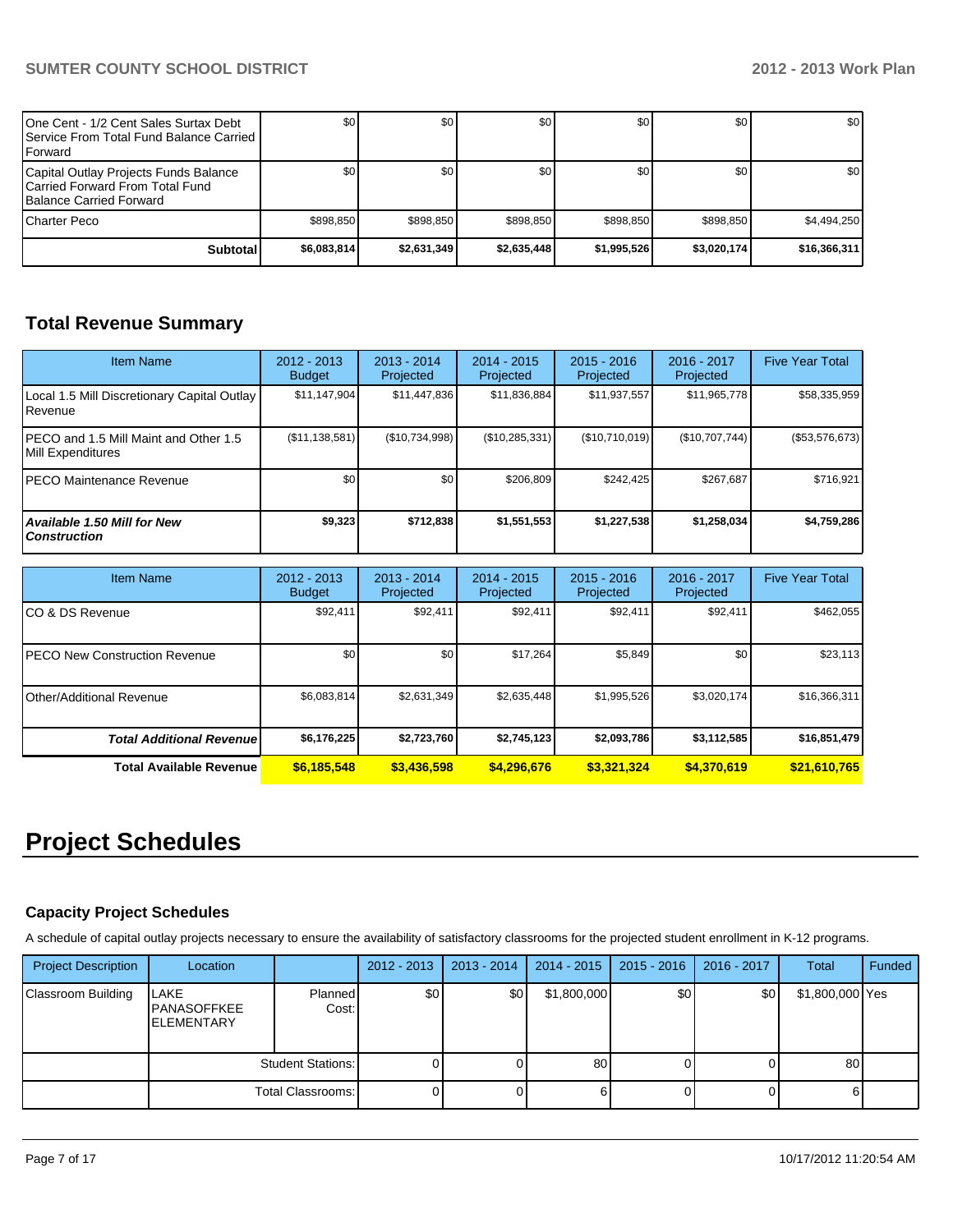|                                     |                                           | Gross Sq Ft:             | $\mathbf 0$ | 0              | 11,000      | $\Omega$    | $\Omega$    | 11,000          |  |
|-------------------------------------|-------------------------------------------|--------------------------|-------------|----------------|-------------|-------------|-------------|-----------------|--|
| Remodel Building<br>09/004 & 10/004 | <b>WILDWOOD</b><br>MIDDLE/HIGH            | Planned<br>Cost:         | \$0         | \$400,000      | \$0         | \$0         | \$0         | \$400,000 Yes   |  |
|                                     |                                           | <b>Student Stations:</b> | $\mathbf 0$ | 75             | $\mathbf 0$ | $\Omega$    | $\mathbf 0$ | 75              |  |
|                                     |                                           | <b>Total Classrooms:</b> | $\mathbf 0$ | 3              | $\mathbf 0$ | $\Omega$    | $\Omega$    | 3               |  |
|                                     |                                           | Gross Sq Ft:             | $\mathbf 0$ | 4,044          | $\mathbf 0$ | $\Omega$    | $\Omega$    | 4,044           |  |
| Remodel Building<br>09/004 & 10/004 | <b>SOUTH SUMTER</b><br><b>SENIOR HIGH</b> | Planned<br>Cost:         | \$600,000   | \$0            | \$0         | \$0         | \$0         | \$600,000 Yes   |  |
|                                     |                                           | <b>Student Stations:</b> | 75          | $\Omega$       | $\Omega$    | $\Omega$    | $\Omega$    | 75              |  |
|                                     |                                           | <b>Total Classrooms:</b> | 3           | $\Omega$       | $\Omega$    | $\Omega$    | $\Omega$    | 3               |  |
|                                     |                                           | Gross Sq Ft:             | 4,000       | $\Omega$       | $\mathbf 0$ | $\Omega$    | $\Omega$    | 4,000           |  |
| Classroom Building                  | <b>WILDWOOD</b><br>MIDDLE/HIGH            | Planned<br>Cost:         | \$1,742,891 | \$0            | \$0         | \$0         | \$0         | \$1,742,891 Yes |  |
|                                     |                                           | <b>Student Stations:</b> | 176         | $\mathbf 0$    | $\mathbf 0$ | $\mathbf 0$ | $\Omega$    | 176             |  |
|                                     |                                           | <b>Total Classrooms:</b> | 8           | $\mathbf 0$    | $\mathbf 0$ | $\Omega$    | $\mathbf 0$ | 8               |  |
|                                     |                                           | Gross Sq Ft:             | 12,641      | $\overline{0}$ | $\mathbf 0$ | $\Omega$    | $\mathbf 0$ | 12,641          |  |

| <b>Planned Cost:</b>     | \$2,342,891 | \$400,000 | \$1,800,000 | \$0 | \$0 | \$4,542,891     |
|--------------------------|-------------|-----------|-------------|-----|-----|-----------------|
| <b>Student Stations:</b> | 251         | 75        | 80          |     |     | 406             |
| <b>Total Classrooms:</b> | 11          | З         |             |     |     | 20 <sub>1</sub> |
| Gross Sq Ft:             | 16,641      | 4,044     | 11,000      |     | 0   | 31,685          |

## **Other Project Schedules**

Major renovations, remodeling, and additions of capital outlay projects that do not add capacity to schools.

| <b>Project Description</b> | Location                                       | $2012 - 2013$<br><b>Actual Budget</b> | $2013 - 2014$<br>Projected | $2014 - 2015$<br>Projected | $2015 - 2016$<br>Projected | 2016 - 2017<br>Projected | Total           | Funded             |
|----------------------------|------------------------------------------------|---------------------------------------|----------------------------|----------------------------|----------------------------|--------------------------|-----------------|--------------------|
| Cafeteria Addition         | <b>WILDWOOD</b><br><b>ELEMENTARY</b>           | \$0                                   | \$0                        | \$1,100,000                | \$0                        | \$0                      | \$1,100,000 Yes |                    |
| Auxiliary Addition         | <b>WEBSTER</b><br><b>ELEMENTARY</b>            | \$610,158                             | \$0                        | \$0                        | \$0                        | \$0                      | \$610,158 Yes   |                    |
| Sewer Connections          | <b>SUMTER ADULT</b><br><b>EDUCATION CENTER</b> | \$0                                   | \$0                        | \$0                        | \$0                        | \$0                      |                 | \$0 <sup>Yes</sup> |
| Gym Expansion/Weight Room  | <b>WILDWOOD</b><br><b>MIDDLE/HIGH</b>          | \$0                                   | \$1,200,000                | \$0                        | \$0                        | \$0                      | \$1,200,000 Yes |                    |
| Gym Expansion/Weight Room  | <b>SOUTH SUMTER</b><br><b>SENIOR HIGH</b>      | \$1,200,000                           | \$0                        | \$0                        | \$0                        | \$0                      | \$1,200,000 Yes |                    |
| Paved parking              | <b>BUSHNELL</b><br><b>ELEMENTARY</b>           | \$100,000                             | \$0                        | \$0                        | \$0                        | \$0                      | \$100,000 Yes   |                    |
| Paved parking              | <b>LAKE PANASOFFKEE</b><br><b>ELEMENTARY</b>   | \$200,000                             | \$0                        | \$0                        | \$0                        | \$0                      | \$200,000 Yes   |                    |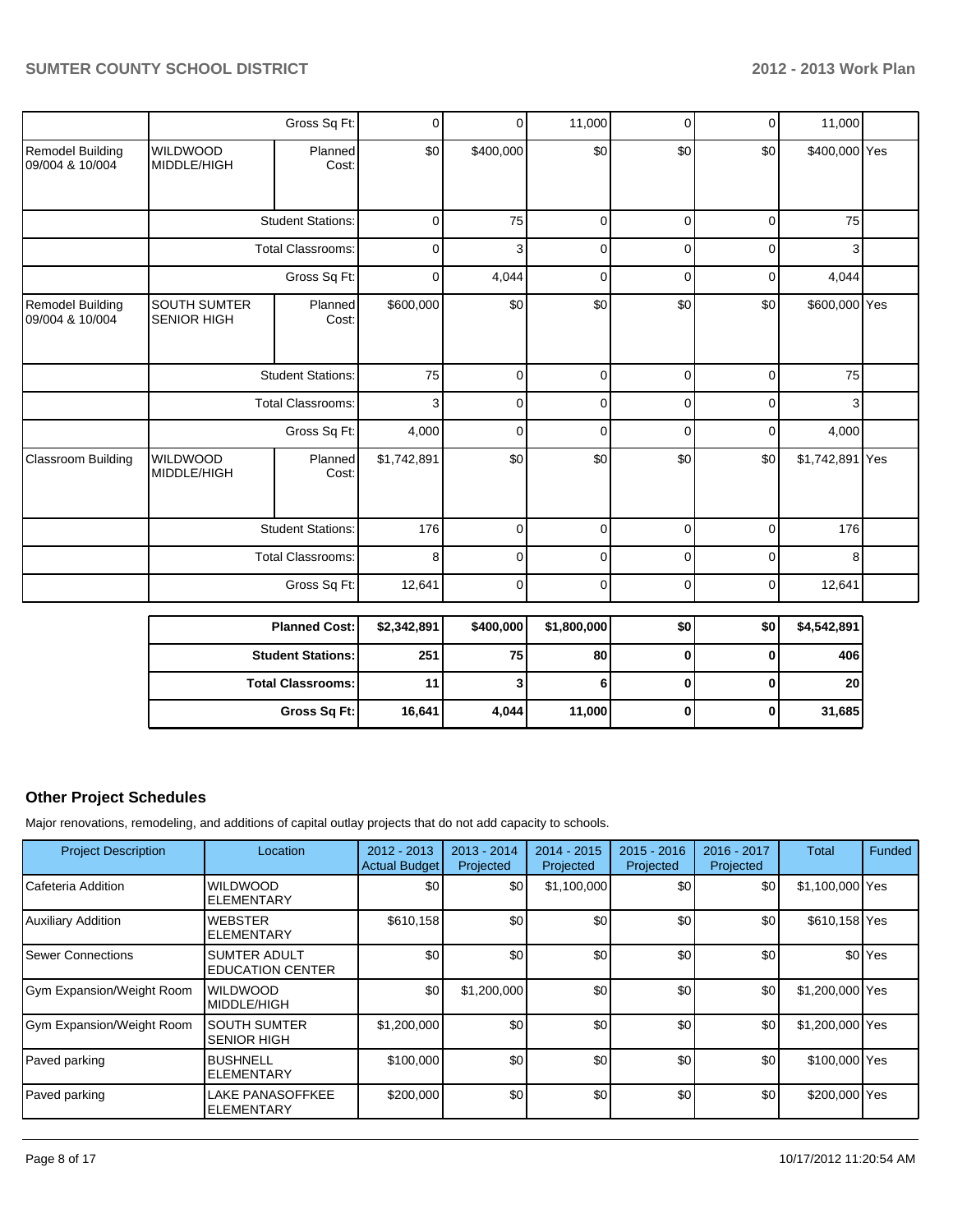| Generator                          | <b>ADMINISTRATIVE</b><br><b>COMPLEX</b>                    | \$0              | \$100,000   | \$0              | \$0         | \$0       | \$100,000 Yes   |  |
|------------------------------------|------------------------------------------------------------|------------------|-------------|------------------|-------------|-----------|-----------------|--|
| Bleachers                          | <b>SOUTH SUMTER</b><br><b>SENIOR HIGH</b>                  | \$0              | \$0         | \$300,000        | \$0         | \$0       | \$300,000 Yes   |  |
| Paved Parking                      | <b>WILDWOOD</b><br><b>MIDDLE/HIGH</b>                      | \$0              | \$0         | \$0              | \$200,000   | \$0       | \$200,000 Yes   |  |
| Expand Building and Bus<br>Parking | <b>SOUTH</b><br><b>TRANSPORTATION</b><br><b>DEPARTMENT</b> | \$0 <sub>1</sub> | \$0         | \$0              | \$1,000,000 | \$0       | \$1,000,000 Yes |  |
| <b>Relocate Softball Complex</b>   | <b>SOUTH SUMTER</b><br><b>SENIOR HIGH</b>                  | \$0              | \$0         | \$0 <sub>1</sub> | \$0         | \$200,000 | \$200,000 Yes   |  |
|                                    |                                                            | \$2,110,158      | \$1,300,000 | \$1,400,000      | \$1,200,000 | \$200,000 | \$6,210,158     |  |

## **Additional Project Schedules**

Any projects that are not identified in the last approved educational plant survey.

Nothing reported for this section.

## **Non Funded Growth Management Project Schedules**

Schedule indicating which projects, due to planned development, that CANNOT be funded from current revenues projected over the next five years.

Nothing reported for this section.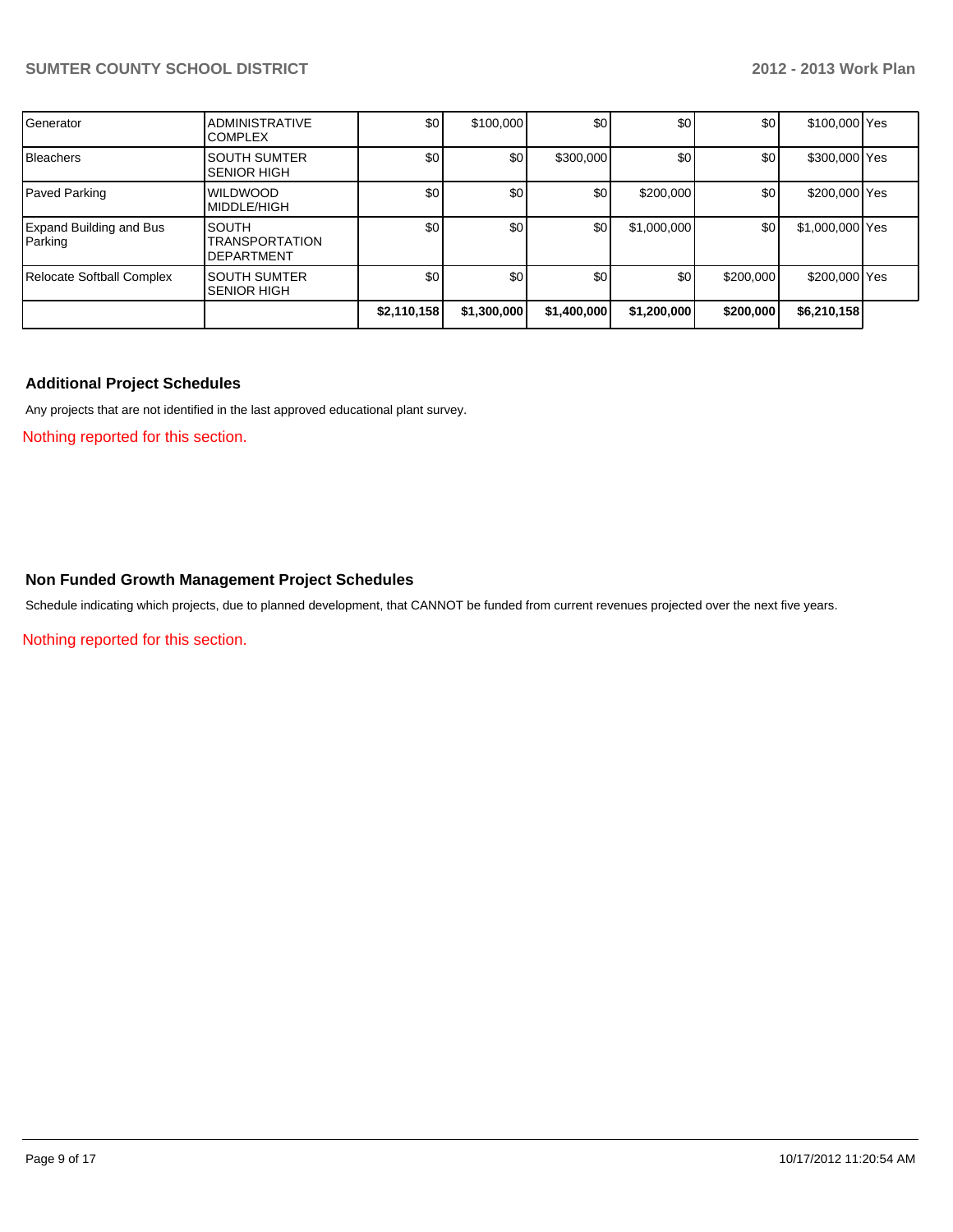## **Tracking**

## **Capacity Tracking**

| Location                                  | $2012 -$<br>2013 Satis.<br>Stu. Sta. | Actual<br>$2012 -$<br>2013 FISH<br>Capacity | Actual<br>$2011 -$<br>2012<br><b>COFTE</b> | # Class<br>Rooms | Actual<br>Average<br>$2012 -$<br>2013 Class<br><b>Size</b> | Actual<br>$2012 -$<br>2013<br><b>Utilization</b> | <b>New</b><br>Stu.<br>Capacity | <b>New</b><br>Rooms to<br>be<br>Added/Re<br>moved | Projected<br>$2016 -$<br>2017<br><b>COFTE</b> | Projected<br>$2016 -$<br>2017<br><b>Utilization</b> | Projected<br>$2016 -$<br>2017 Class<br><b>Size</b> |
|-------------------------------------------|--------------------------------------|---------------------------------------------|--------------------------------------------|------------------|------------------------------------------------------------|--------------------------------------------------|--------------------------------|---------------------------------------------------|-----------------------------------------------|-----------------------------------------------------|----------------------------------------------------|
| Ibushnell<br>IELEMENTARY                  | 848                                  | 848                                         | 713                                        | 47               | 15                                                         | 84.00 %                                          | $\Omega$                       | $\Omega$                                          | 613                                           | 72.00 %                                             | 13                                                 |
| ISOUTH SUMTER<br><b>IMIDDLE</b>           | 1,331                                | 1,197                                       | 830                                        | 56               | 15                                                         | 69.00 %                                          | $\Omega$                       | $\Omega$                                          | 789                                           | 66.00 %                                             | 14                                                 |
| IWEBSTER<br><b>IELEMENTARY</b>            | 803                                  | 803                                         | 656                                        | 43               | 15                                                         | 82.00 %                                          | $\Omega$                       | $\Omega$                                          | 559                                           | 70.00 %                                             | 13                                                 |
| <b>I</b> WILDWOOD<br><b>IELEMENTARY</b>   | 926                                  | 926                                         | 745                                        | 47               | 16                                                         | 80.00 %                                          | $\Omega$                       | $\Omega$                                          | 695                                           | 75.00 %                                             | 15                                                 |
| <b>I</b> WILDWOOD<br>MIDDLE/HIGH          | 1,109                                | 998                                         | 582                                        | 47               | 12                                                         | 58.00 %                                          | 75                             |                                                   | 611                                           | 57.00 %                                             | 12                                                 |
| <b>SOUTH SUMTER</b><br>SENIOR HIGH        | 1,333                                | 1,199                                       | 1,044                                      | 54               | 19                                                         | 87.00 %                                          | 125                            | 5                                                 | 856                                           | 65.00 %                                             | 15                                                 |
| llake Panasoffkee<br><b>IELEMENTARY</b>   | 570                                  | 570                                         | 477                                        | 29               | 16                                                         | 84.00 %                                          | 80                             | 6                                                 | 398                                           | 61.00 %                                             | 11                                                 |
| ISUMTER ADULT<br><b>IEDUCATION CENTER</b> | 83                                   | 124                                         | 35                                         | 4                | 9 <sup>1</sup>                                             | 29.00 %                                          | $\Omega$                       | $\Omega$                                          | $\Omega$                                      | 0.00%                                               | $\Omega$                                           |
| lwest street                              | 80                                   | 80                                          | 33                                         | 8                | 4                                                          | 41.00 %                                          | $\Omega$                       | $\Omega$                                          | $\Omega$                                      | 0.00%                                               | $\Omega$                                           |
|                                           | 7,083                                | 6,745                                       | 5,114                                      | 335              | 15                                                         | 75.82 %                                          | 280                            | 15                                                | 4,521                                         | 64.36%                                              | 13                                                 |

The COFTE Projected Total (4,521) for 2016 - 2017 must match the Official Forecasted COFTE Total (4,520 ) for 2016 - 2017 before this section can be completed. In the event that the COFTE Projected Total does not match the Official forecasted COFTE, then the Balanced Projected COFTE Table should be used to balance COFTE.

| Projected COFTE for 2016 - 2017 |       | <b>Grade Level Type</b> | <b>Balanced Projected</b><br>COFTE for 2016 - 2017 |
|---------------------------------|-------|-------------------------|----------------------------------------------------|
| Elementary (PK-3)               | 1,519 |                         |                                                    |
| Middle (4-8)                    | 1,838 |                         |                                                    |
|                                 |       | Elementary (PK-3)       | 0                                                  |
| High (9-12)                     | 1,164 |                         |                                                    |
|                                 |       | Middle (4-8)            | 0                                                  |
|                                 | 4,520 |                         |                                                    |
|                                 |       | High (9-12)             | $\Omega$                                           |
|                                 |       |                         |                                                    |
|                                 |       |                         | 4,521                                              |

### **Relocatable Replacement**

Number of relocatable classrooms clearly identified and scheduled for replacement in the school board adopted financially feasible 5-year district work program.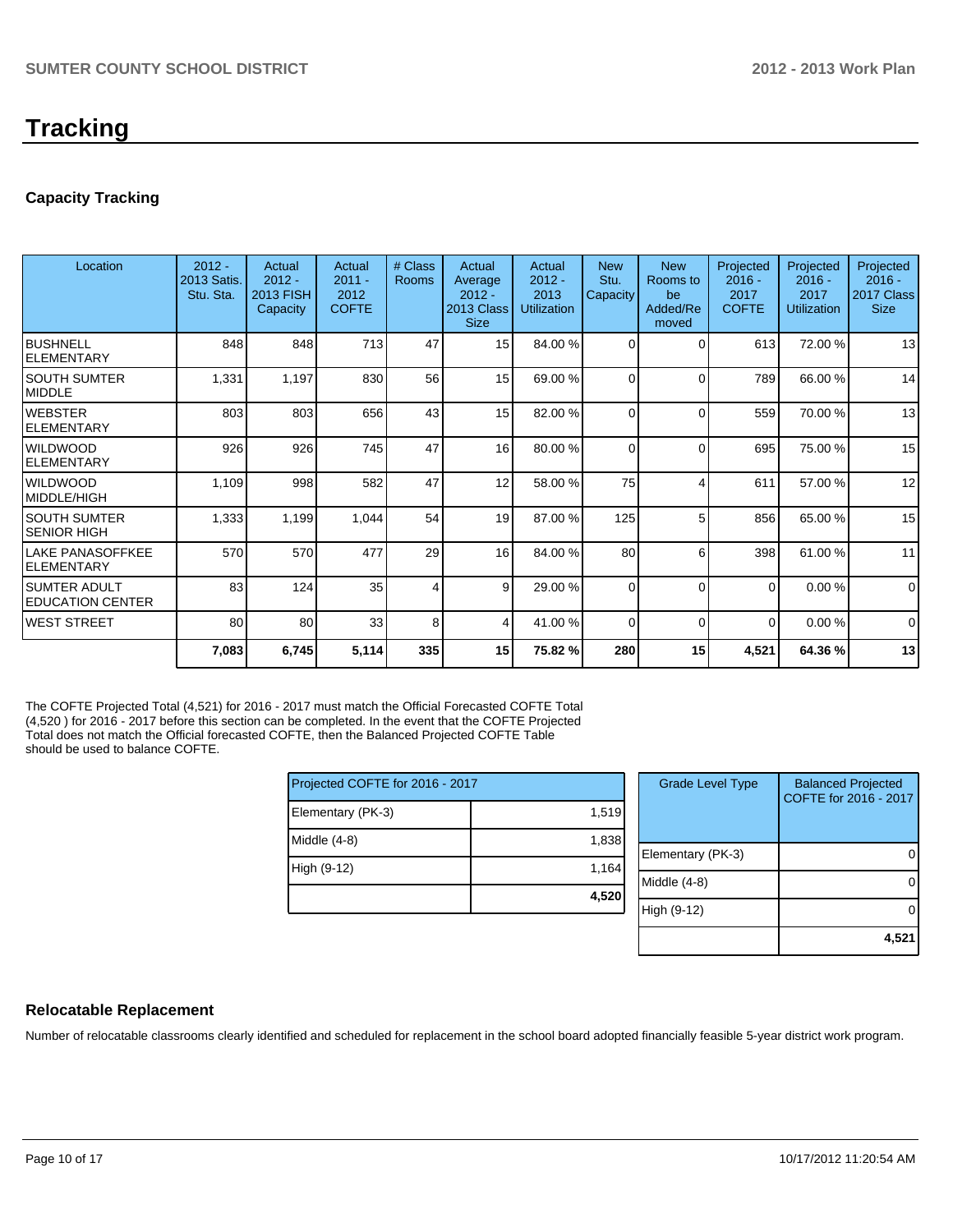## **SUMTER COUNTY SCHOOL DISTRICT 2012 - 2013 Work Plan**

| Location                                 | 2012 - 2013   2013 - 2014 | 2014 - 2015   2015 - 2016   2016 - 2017 | Year 5 Total |
|------------------------------------------|---------------------------|-----------------------------------------|--------------|
| WILDWOOD MIDDLE/HIGH                     |                           |                                         |              |
| LAKE PANASOFFKEE ELEMENTARY              |                           |                                         | 41           |
| <b>Total Relocatable Replacements: I</b> |                           |                                         | 11 I         |

## **Charter Schools Tracking**

Information regarding the use of charter schools.

| Location-Type               | # Relocatable<br>units or<br>permanent<br>classrooms | Owner              | Year Started or I<br>Scheduled | <b>Student</b><br><b>Stations</b> | <b>Students</b><br>Enrolled | Years in<br>Contract | <b>Total Charter</b><br><b>Students</b><br>projected for<br>2016 - 2017 |
|-----------------------------|------------------------------------------------------|--------------------|--------------------------------|-----------------------------------|-----------------------------|----------------------|-------------------------------------------------------------------------|
| Villages of Lake and Sumter |                                                      | 150 <b>PRIVATE</b> | 2000                           | 2,584                             | 2,461                       |                      | 3,438                                                                   |
|                             | 150                                                  |                    |                                | 2,584                             | 2,461                       |                      | 3,438                                                                   |

## **Special Purpose Classrooms Tracking**

The number of classrooms that will be used for certain special purposes in the current year, by facility and type of classroom, that the district will, 1), not use for educational purposes, and 2), the co-teaching classrooms that are not open plan classrooms and will be used for educational purposes.

| School               | <b>School Type</b>                     | $\parallel$ # of Elementary $\parallel$ # of Middle 4-8 $\parallel$<br><b>K-3 Classrooms</b> | <b>Classrooms</b> | $\#$ of High 9-12<br><b>Classrooms</b> | # of $ESE$<br><b>Classrooms</b> | # of Combo<br><b>Classrooms</b> | <b>Total</b><br><b>Classrooms</b> |
|----------------------|----------------------------------------|----------------------------------------------------------------------------------------------|-------------------|----------------------------------------|---------------------------------|---------------------------------|-----------------------------------|
| IWILDWOOD ELEMENTARY | Educational                            |                                                                                              |                   |                                        |                                 |                                 |                                   |
|                      | <b>Total Educational Classrooms: I</b> |                                                                                              |                   | OΙ                                     |                                 |                                 |                                   |

| School                        | School Type | $\parallel$ # of Elementary $\parallel$ # of Middle 4-8 $\parallel$ # of High 9-12<br>K-3 Classrooms I | <b>Classrooms</b> | <b>Classrooms</b> | # of $ESE$<br><b>Classrooms</b> | # of Combo<br><b>Classrooms</b> | Total<br><b>Classrooms</b> |
|-------------------------------|-------------|--------------------------------------------------------------------------------------------------------|-------------------|-------------------|---------------------------------|---------------------------------|----------------------------|
| Total Co-Teaching Classrooms: |             |                                                                                                        |                   |                   |                                 |                                 |                            |

## **Infrastructure Tracking**

**Necessary offsite infrastructure requirements resulting from expansions or new schools. This section should include infrastructure information related to capacity project schedules and other project schedules (Section 4).**

None specified

**Proposed location of planned facilities, whether those locations are consistent with the comprehensive plans of all affected local governments, and recommendations for infrastructure and other improvements to land adjacent to existing facilities. Provisions of 1013.33(12), (13) and (14) and 1013.36 must be addressed for new facilities planned within the 1st three years of the plan (Section 5).**

None specified

**Consistent with Comp Plan?** Yes

### **Net New Classrooms**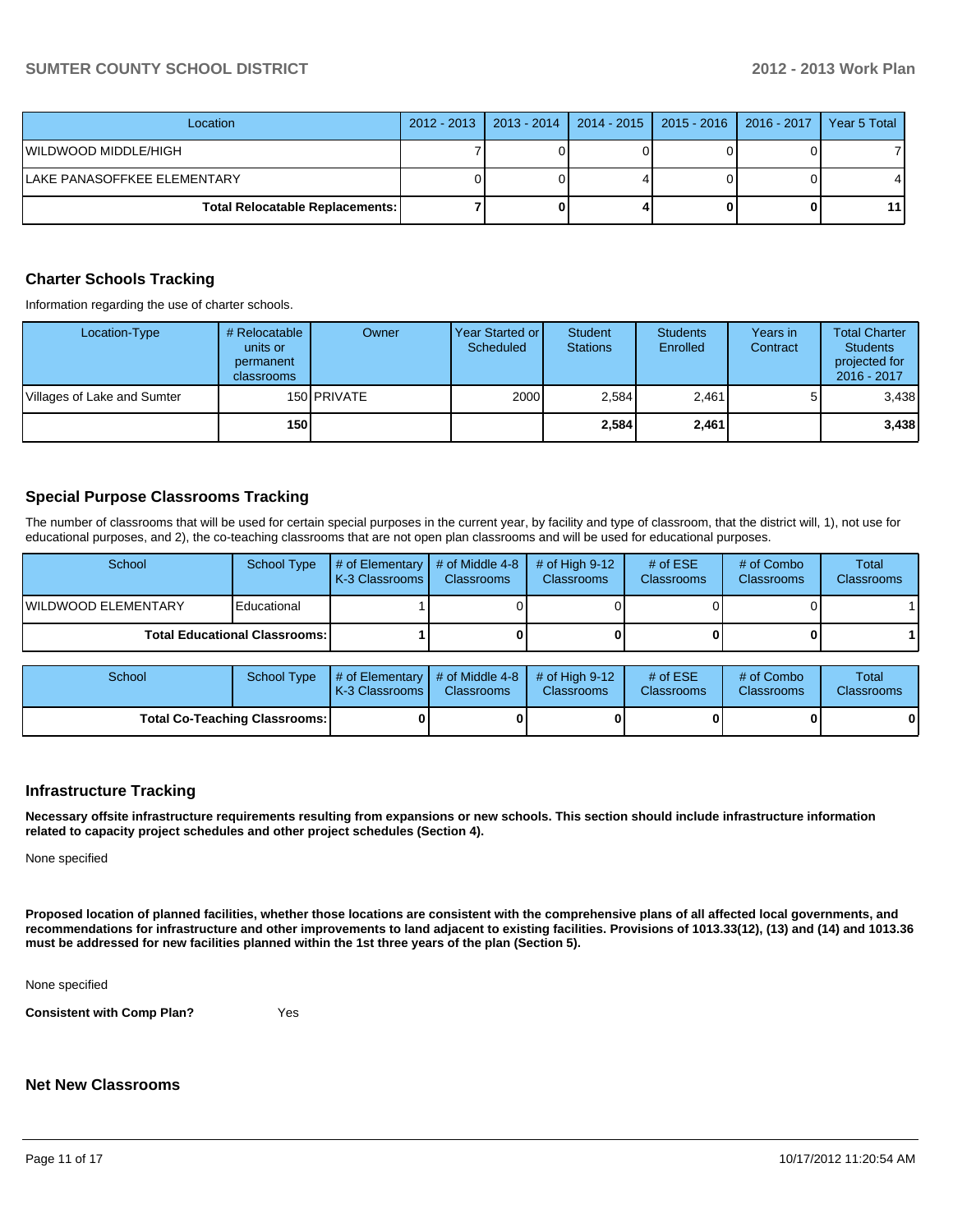The number of classrooms, by grade level and type of construction, that were added during the last fiscal year.

| List the net new classrooms added in the 2011 - 2012 fiscal year.                                                                                       |                              |                                   |                                |                        | List the net new classrooms to be added in the 2012 - 2013 fiscal<br>vear. |                             |                                 |                        |  |
|---------------------------------------------------------------------------------------------------------------------------------------------------------|------------------------------|-----------------------------------|--------------------------------|------------------------|----------------------------------------------------------------------------|-----------------------------|---------------------------------|------------------------|--|
| "Classrooms" is defined as capacity carrying classrooms that are added to increase<br>capacity to enable the district to meet the Class Size Amendment. |                              |                                   |                                |                        | Totals for fiscal year 2012 - 2013 should match totals in Section 15A.     |                             |                                 |                        |  |
| Location                                                                                                                                                | $2011 - 2012$ #<br>Permanent | $2011 - 2012$ #<br><b>Modular</b> | $2011 - 2012$ #<br>Relocatable | $2011 - 2012$<br>Total | $2012 - 2013$ #<br>Permanent                                               | $2012 - 2013 \#$<br>Modular | $2012 - 2013 \#$<br>Relocatable | $2012 - 2013$<br>Total |  |
| Elementary (PK-3)                                                                                                                                       |                              |                                   |                                |                        |                                                                            |                             |                                 | 0                      |  |
| Middle (4-8)                                                                                                                                            |                              |                                   |                                |                        |                                                                            |                             |                                 | 0                      |  |
| High (9-12)                                                                                                                                             |                              |                                   |                                |                        |                                                                            |                             |                                 | 11                     |  |
|                                                                                                                                                         |                              |                                   |                                |                        |                                                                            |                             |                                 | 11                     |  |

### **Relocatable Student Stations**

Number of students that will be educated in relocatable units, by school, in the current year, and the projected number of students for each of the years in the workplan.

| <b>Site</b>                                       | $2012 - 2013$   | $2013 - 2014$   | $2014 - 2015$   | $2015 - 2016$ | 2016 - 2017     | 5 Year Average  |
|---------------------------------------------------|-----------------|-----------------|-----------------|---------------|-----------------|-----------------|
| <b>BUSHNELL ELEMENTARY</b>                        |                 |                 | 0               |               |                 | 0               |
| <b>SOUTH SUMTER MIDDLE</b>                        | $\Omega$        | 22              | 22              | 22            | 22              | 18 <sup>l</sup> |
| <b>WEBSTER ELEMENTARY</b>                         | 0               |                 | 0               | $\Omega$      | 0               | $\Omega$        |
| <b>WILDWOOD ELEMENTARY</b>                        | C               | 90              | 90 <sup>°</sup> | 90            | 90              | 72              |
| WILDWOOD MIDDLE/HIGH                              | 175             |                 | 0               | $\Omega$      | $\Omega$        | 35              |
| <b>SOUTH SUMTER SENIOR HIGH</b>                   | 0               |                 | $\overline{0}$  | $\Omega$      | $\Omega$        | $\overline{0}$  |
| LAKE PANASOFFKEE ELEMENTARY                       |                 | 54              | 0               | $\Omega$      |                 | 11              |
| ISUMTER ADULT EDUCATION CENTER                    | 48              | 100             | 100             | 100           | 100             | 90 <sup>1</sup> |
| <b>WEST STREET</b>                                | 10 <sup>1</sup> | 10 <sup>1</sup> | 10 <sup>1</sup> | 10            | 10 <sup>1</sup> | 10 <sup>1</sup> |
| Totals for SUMTER COUNTY SCHOOL DISTRICT          |                 |                 |                 |               |                 |                 |
| Total students in relocatables by year.           | 233             | 276             | 222             | 222           | 222             | 235             |
| Total number of COFTE students projected by year. | 5,039           | 4,926           | 4,808           | 4,639         | 4,520           | 4,786           |
| Percent in relocatables by year.                  | 5 %             | 6%              | 5%              | 5 %           | 5 %             | 5%              |

## **Leased Facilities Tracking**

Exising leased facilities and plans for the acquisition of leased facilities, including the number of classrooms and student stations, as reported in the educational plant survey, that are planned in that location at the end of the five year workplan.

| Location                   | # of Leased<br>Classrooms 2012 - I<br>2013 | <b>FISH Student</b><br><b>Stations</b> | Owner              | # of Leased<br><b>I</b> Classrooms 2016 - I<br>2017 | <b>FISH Student</b><br><b>Stations</b> |
|----------------------------|--------------------------------------------|----------------------------------------|--------------------|-----------------------------------------------------|----------------------------------------|
| WILDWOOD MIDDLE/HIGH       |                                            |                                        | 175 mobile modular |                                                     | 175 I                                  |
| <b>BUSHNELL ELEMENTARY</b> |                                            |                                        |                    |                                                     | 01                                     |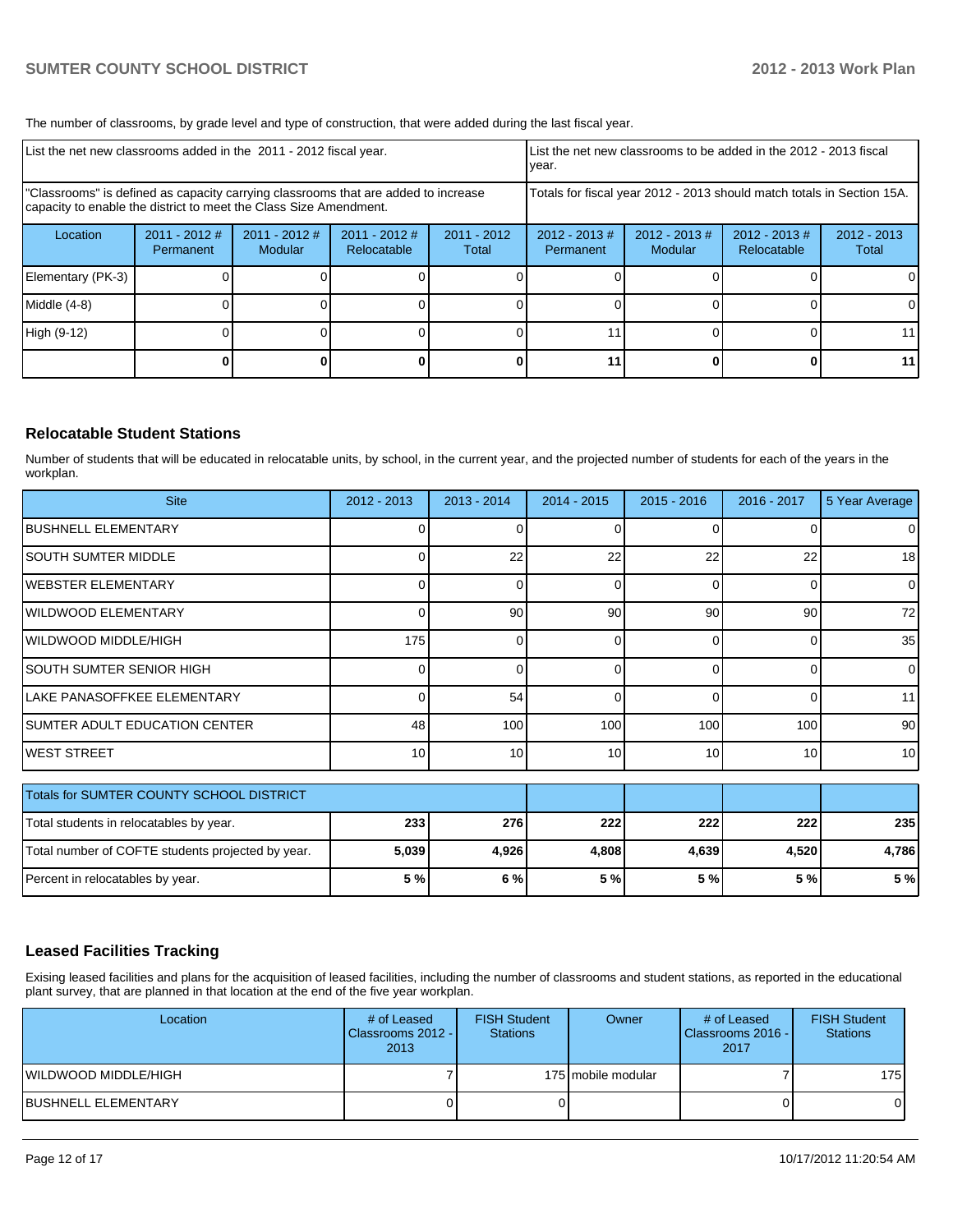## **SUMTER COUNTY SCHOOL DISTRICT 2012 - 2013 Work Plan**

|                                  | 175 |                  | 225 |
|----------------------------------|-----|------------------|-----|
| SUMTER ADULT EDUCATION CENTER    |     |                  |     |
| LAKE PANASOFFKEE ELEMENTARY      |     |                  |     |
| <b>ISOUTH SUMTER SENIOR HIGH</b> |     | 0 mobile modular | 50  |
| lwest street                     |     |                  |     |
| IWILDWOOD ELEMENTARY             |     |                  |     |
| IWEBSTER ELEMENTARY              |     |                  |     |
| ISOUTH SUMTER MIDDLE             |     |                  | ΩI  |

### **Failed Standard Relocatable Tracking**

Relocatable units currently reported by school, from FISH, and the number of relocatable units identified as 'Failed Standards'.

#### Nothing reported for this section.

## **Planning**

#### **Class Size Reduction Planning**

**Plans approved by the school board that reduce the need for permanent student stations such as acceptable school capacity levels, redistricting, busing, year-round schools, charter schools, magnet schools, public-private partnerships, multitrack scheduling, grade level organization, block scheduling, or other alternatives.**

Block scheduling at South Sumter High

#### **School Closure Planning**

**Plans for the closure of any school, including plans for disposition of the facility or usage of facility space, and anticipated revenues.**

As a result of the merger of North Sumter Primary (0091) and North Sumter Intermediate to create Wildwood Elementary (0102)North Sumter Primary is currently not being used as an educational facility but is housing district property. The future depends on the economy and future growth.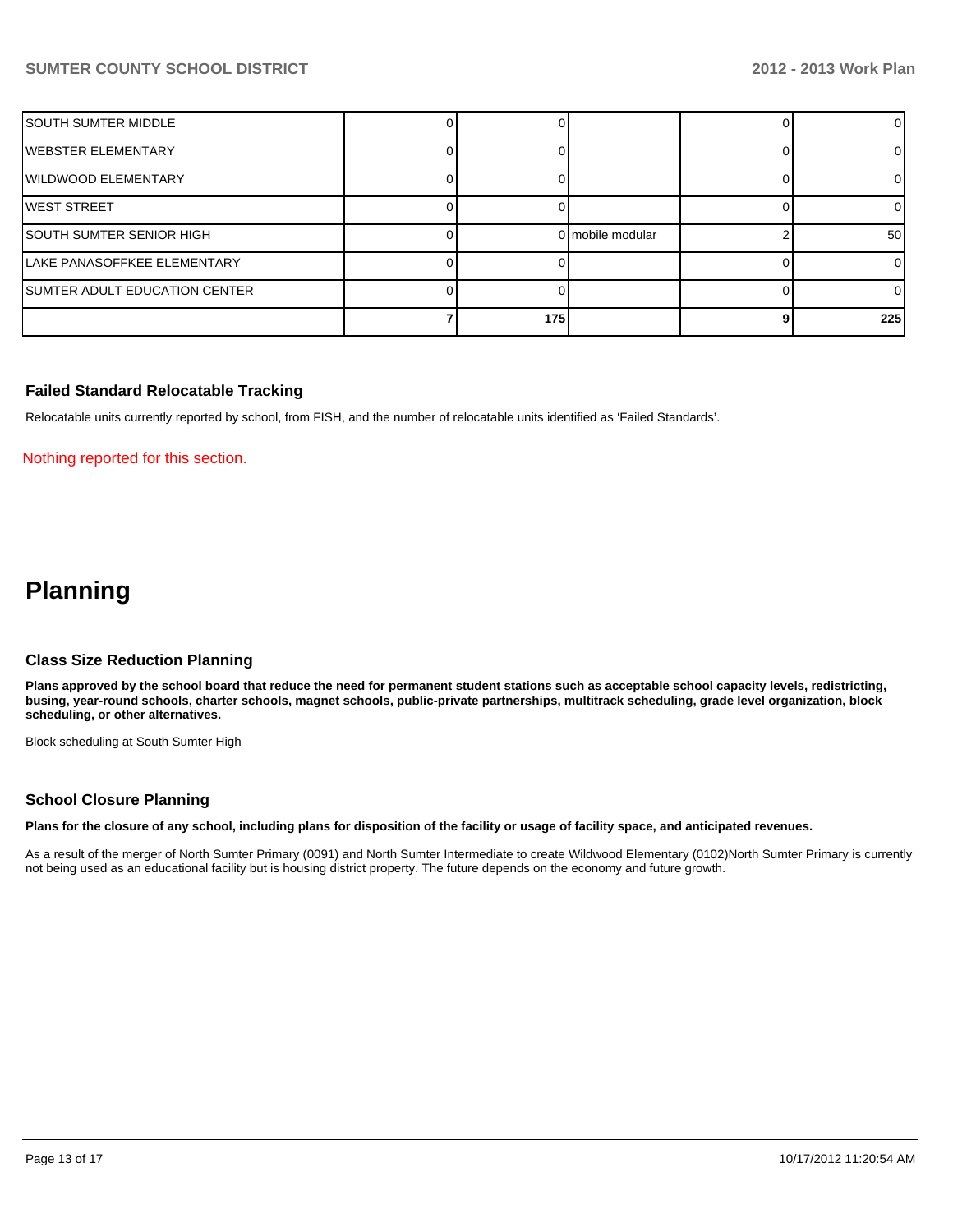Five Year Survey - Ten Year Capacity **10/17/2012** SUMTER COUNTY SCHOOL DISTRICT

**Schedule of capital outlay projects projected to ensure the availability of satisfactory student stations for the projected student enrollment in K - 12 programs for the future 5 years beyond the 5-year district facilities work program.**

No items meet the criteria.

Five Year Survey - Ten Year Infrastructure **10/17/2012** SUMTER COUNTY SCHOOL DISTRICT

**Proposed Location of Planned New, Remodeled, or New Additions to Facilities in 6 thru 10 out years (Section 28).**

Not Specified

**Plans for closure of any school, including plans for disposition of the facility or usage of facility space, and anticipated revenues in the 6 thru 10 out years (Section 29).**

Not Specified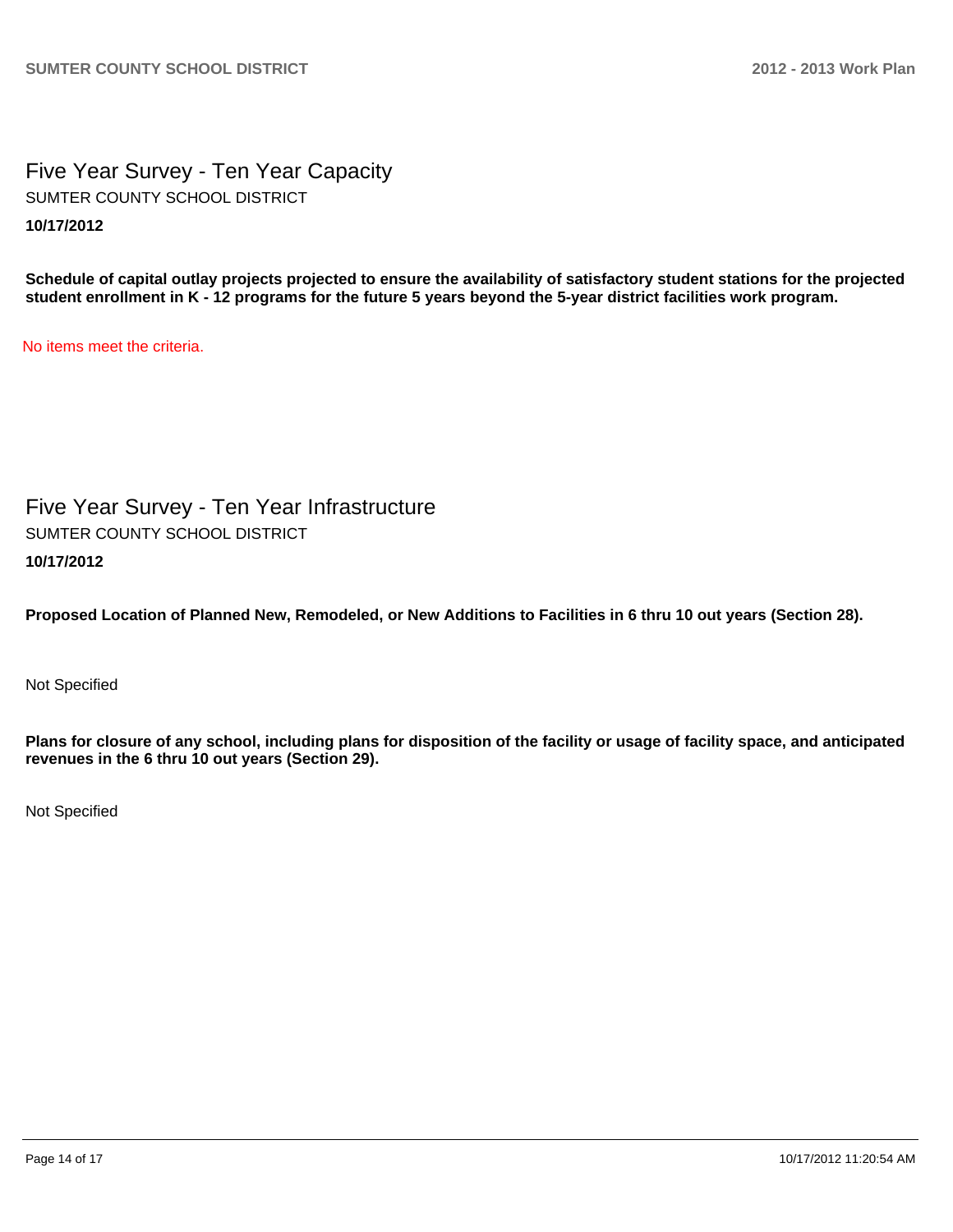## Five Year Survey - Ten Year Maintenance **10/17/2012** SUMTER COUNTY SCHOOL DISTRICT

**District projects and locations regarding the projected need for major renovation, repair, and maintenance projects within the district in years 6 - 10 beyond the projects plans detailed in the five years covered by the work plan.**

No items match the criteria.

## Five Year Survey - Ten Year Utilization

SUMTER COUNTY SCHOOL DISTRICT

**10/17/2012**

**Schedule of planned capital outlay projects identifying the standard grade groupings, capacities, and planned utilization rates of future educational facilities of the district for both permanent and relocatable facilities.**

| <b>Grade Level</b><br>Projections | <b>FISH Student</b><br><b>Stations</b> | <b>Actual FISH</b><br>Capacity | Actual<br><b>COFTE</b> | Actual<br><b>Utilization</b> | Actual new<br><b>Student</b><br>Capacity to be<br>added/remove | Projected<br><b>COFTE</b> | Projected<br><b>Utilization</b> |
|-----------------------------------|----------------------------------------|--------------------------------|------------------------|------------------------------|----------------------------------------------------------------|---------------------------|---------------------------------|
| Elementary -<br>District Totals   | 3,211                                  | 3,211                          | 2,593.50               | 80.77%                       |                                                                | 3,409                     | 106.17%                         |
| Middle - District<br>Totals       | 2,810                                  | 2,528                          | 1,461.05               | 57.79 %                      |                                                                | 1,530                     | 60.52 %                         |
| High - District<br>Totals         | 1,408                                  | 1,267                          | 1,073.60               | 84.74 %                      |                                                                | 1,522                     | 120.13%                         |
| Other - ESE, etc                  | 1,509                                  | 204                            | 90.44                  | 44.33 %                      |                                                                | 92                        | 45.10 %                         |
|                                   | 8,938                                  | 7,210                          | 5,218.59               | 72.38 %                      |                                                                | 6,553                     | 90.89%                          |

**Combination schools are included with the middle schools for student stations, capacity, COFTE and utilization purposes because these facilities all have a 90% utilization factor. Use this space to explain or define the grade groupings for combination schools.**

No comments to report.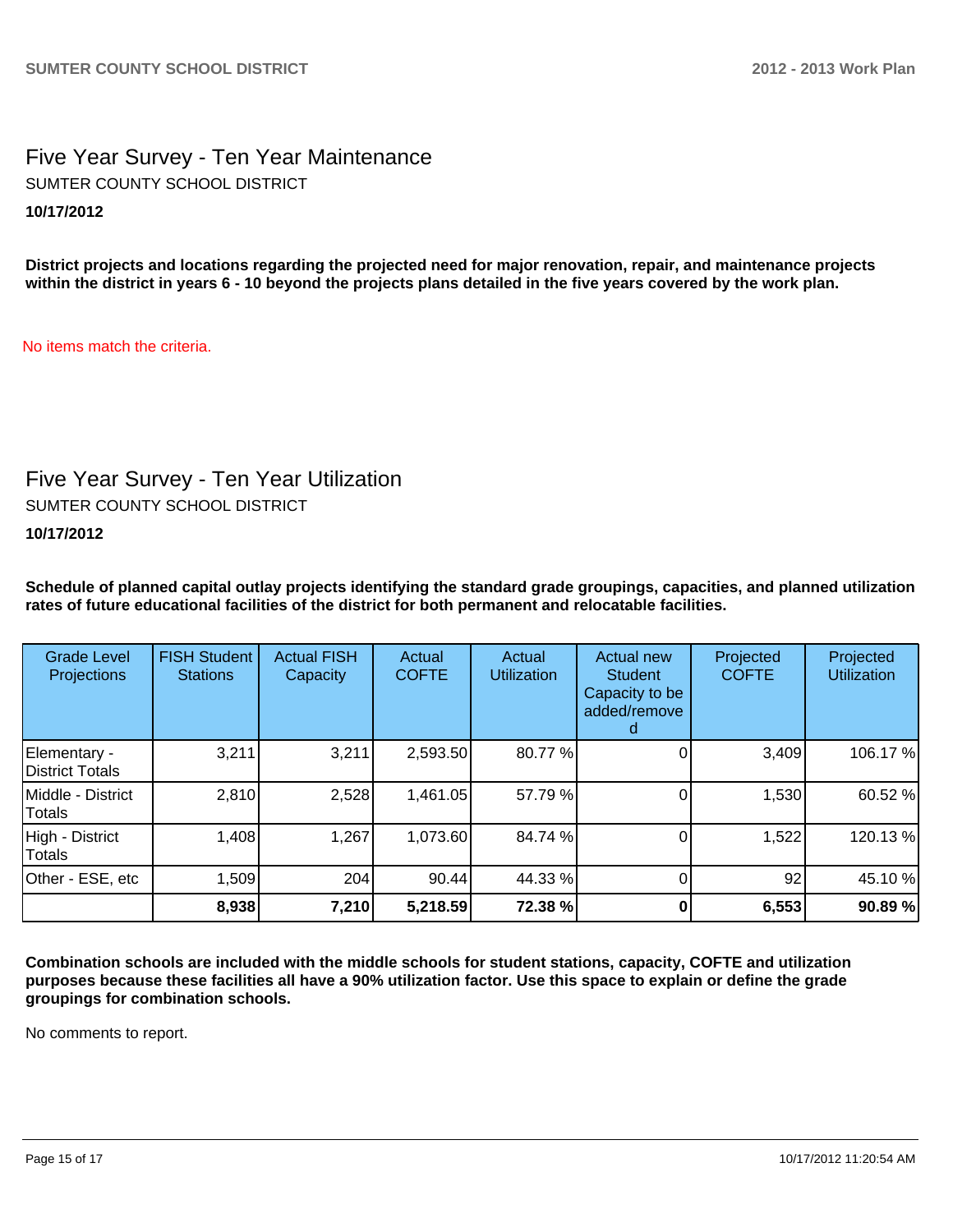Five Year Survey - Twenty Year Capacity **10/17/2012** SUMTER COUNTY SCHOOL DISTRICT

**Schedule of capital outlay projects projected to ensure the availability of satisfactory student stations for the projected student enrollment in K - 12 programs for the future 11 - 20 years beyond the 5-year district facilities work program.**

No items match the criteria.

Five Year Survey - Twenty Year Infrastructure **10/17/2012** SUMTER COUNTY SCHOOL DISTRICT

**Proposed Location of Planned New, Remodeled, or New Additions to Facilities in the 11 through 20 out years (Section 28).**

Not Specified

**Plans for closure of any school, including plans for disposition of the facility or usage of facility space, and anticipated revenues in the 11 through 20 out years (Section 29).**

Not Specified